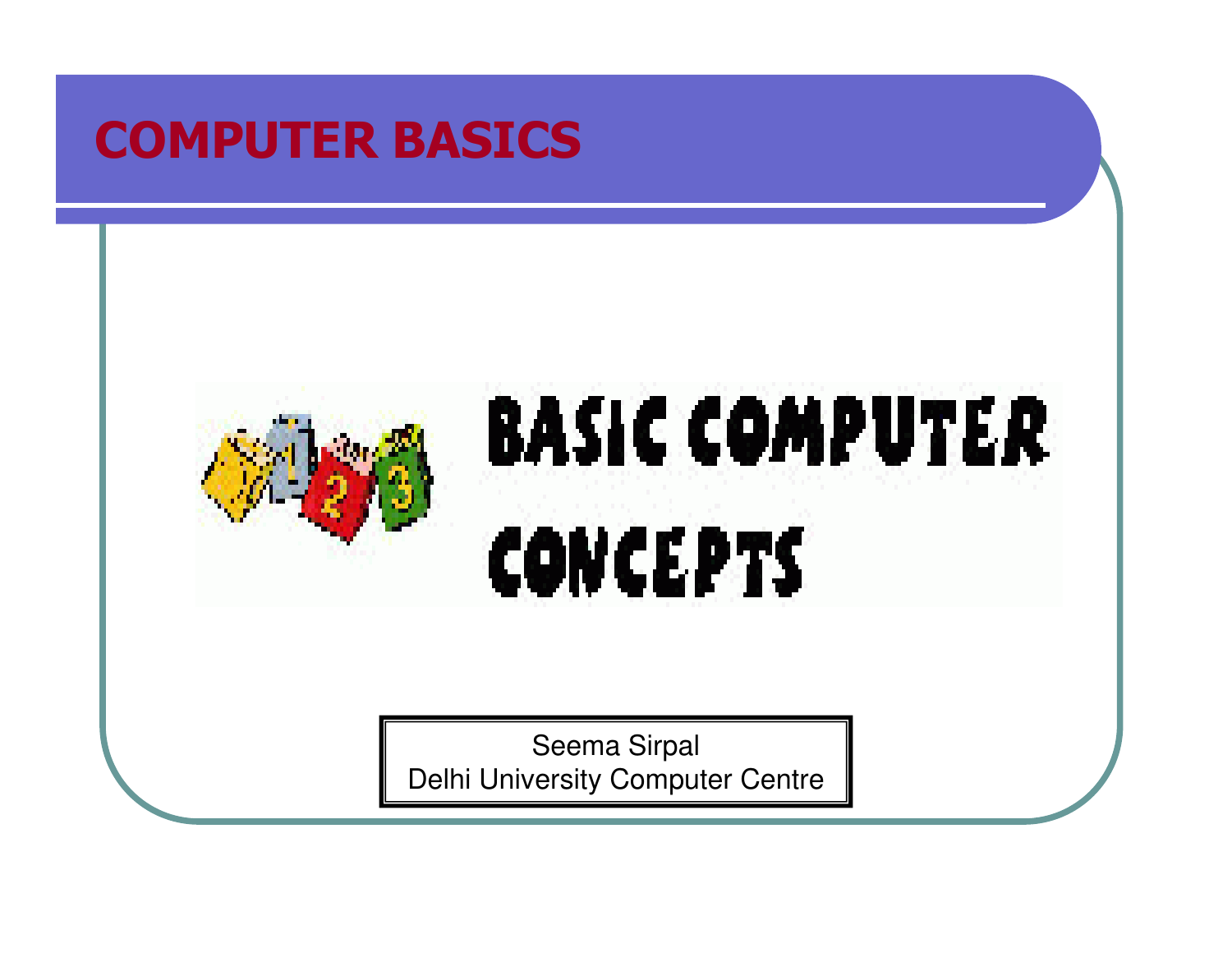# What is a Computer?



An electronic device that stores, retrieves, and processes data, and can be programmed with instructions. A computer is composed of hardware and software, and can exist in a variety of sizes and configurations.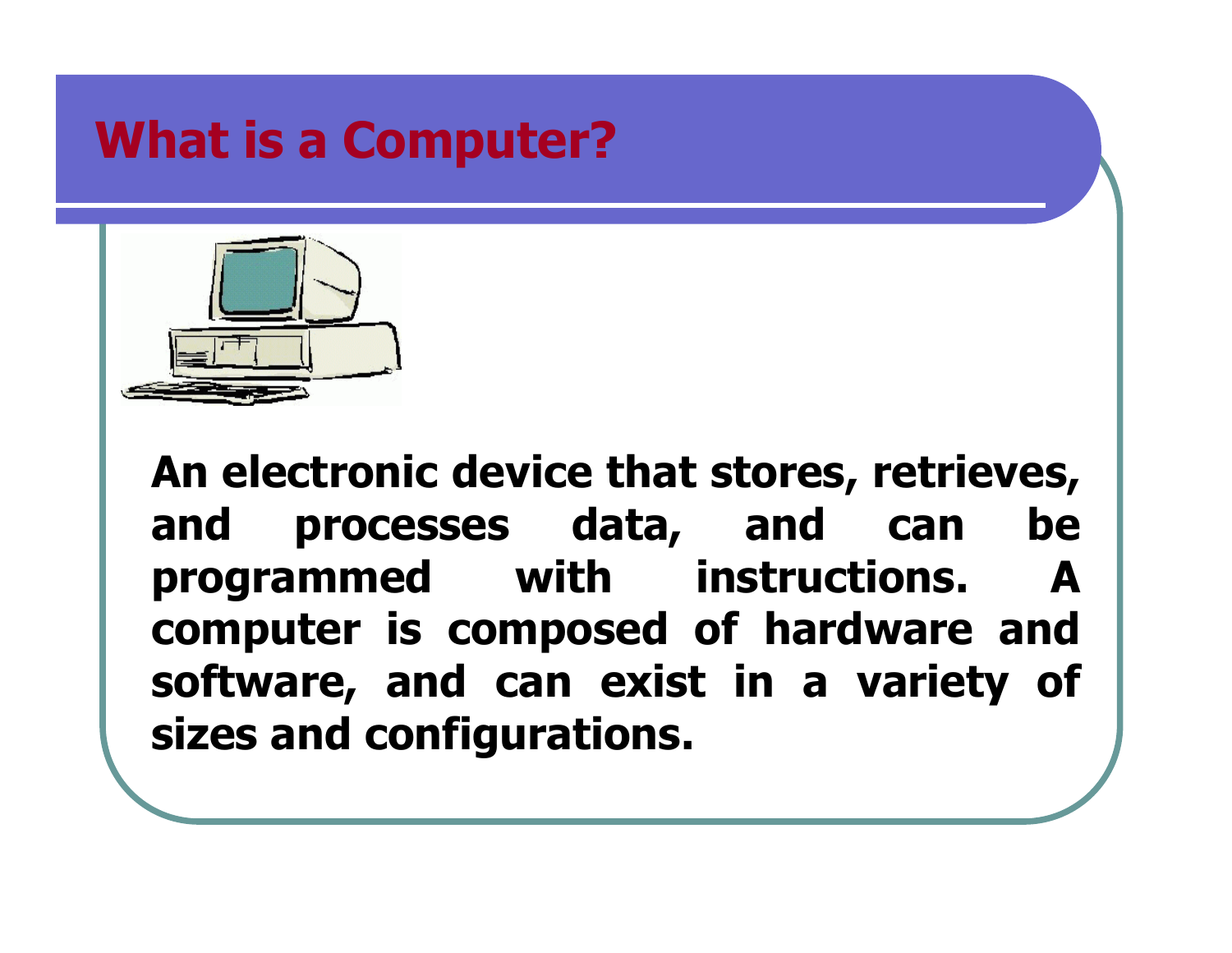### Hardware & Software

The term hardware refers to the physical components of your computer such as the system unit, mouse, keyboard, monitor etc.

The software is the instructions that makes the computer work. Software is held either on your computers hard disk, CD-ROM, DVD or on a diskette (floppy disk) and is loaded (i.e. copied) from the disk into the computers RAM (Random Access Memory), as and when required.



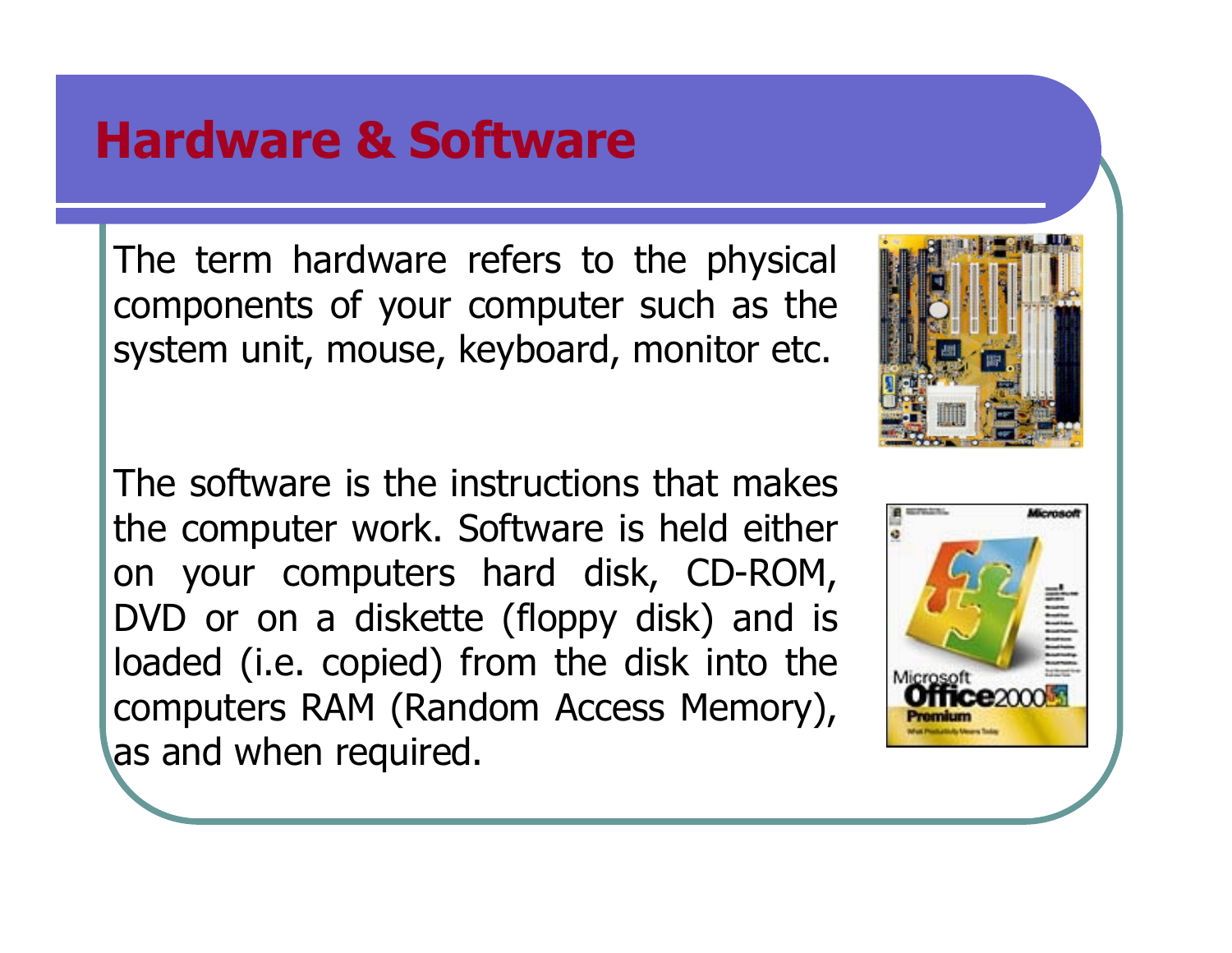# Types of Computers

#### Mini and Mainframe Computers

Very powerful, used by large organisations such an banks to control the entire business operation. Very expensive!



#### Personal Computers

Cheap and easy to use. Often used as stand-alone computers or in a network. May be connected to large mainframe computers within big companies.

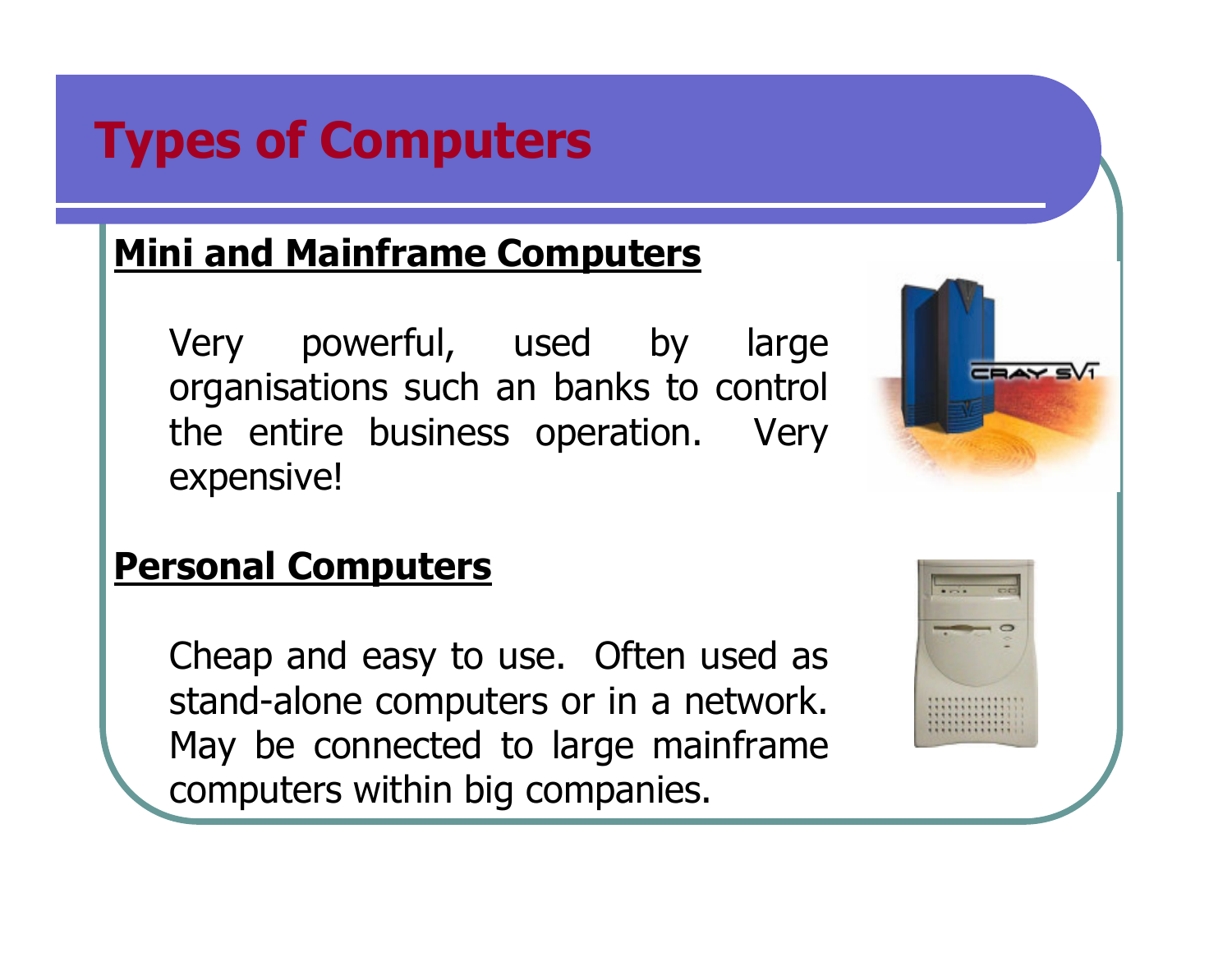#### <u> Input Devices -- *"How to tell it what to do*"</u>

- A keyboard and mouse are the standard way to interact with the computer. Other devices include joysticks and game pads used primarily for games.

<u> Output Devices -- *"How it shows you what it is doing"*</u>

- The monitor (the screen) is how the computer sends information back to you. A printer is also anoutput device.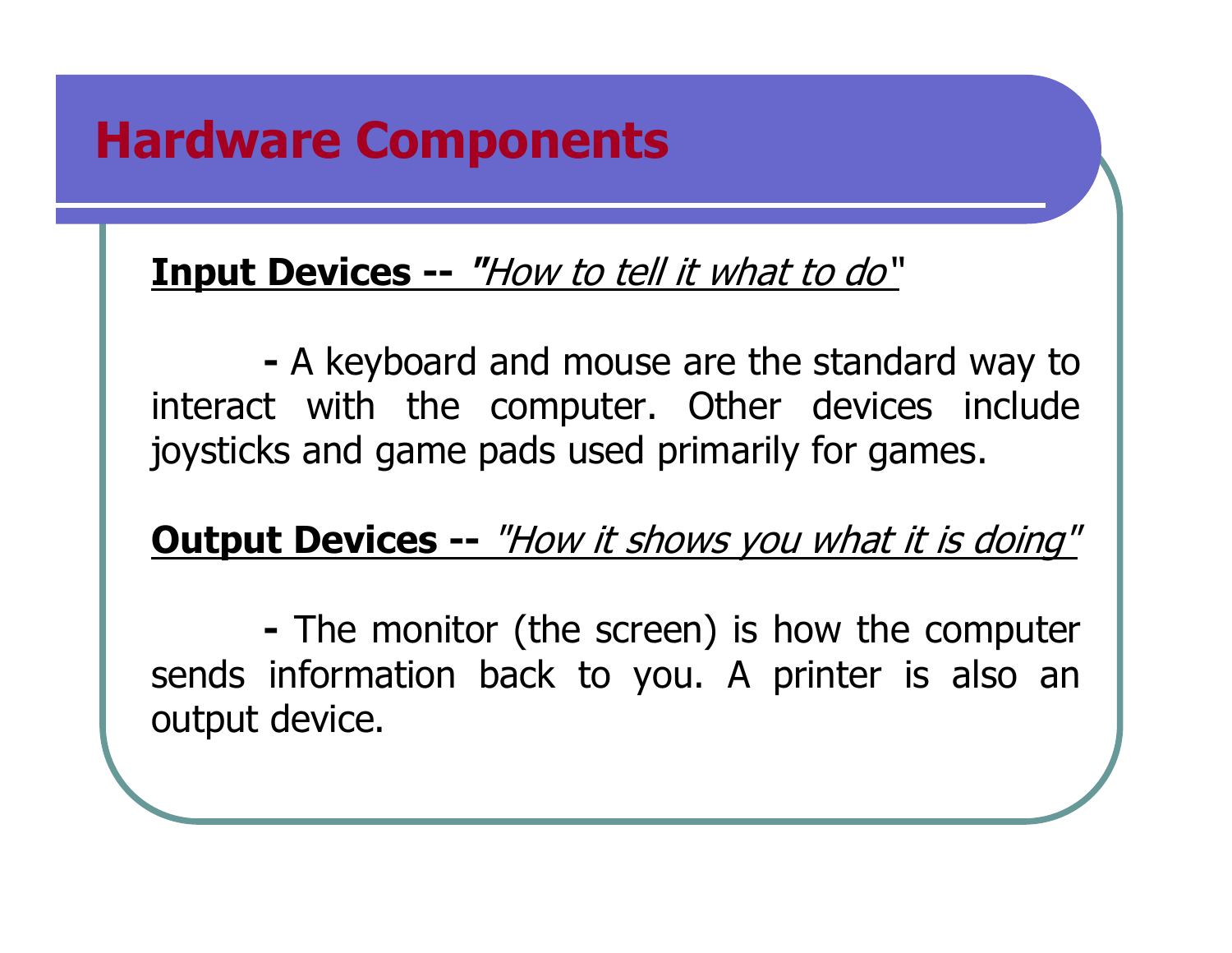#### INPUT DEVICES

#### $\bullet$ The Mouse

• Used to 'drive' Microsoft Windows<br>Fhe Korkeard

# **• The Keyboard**

• The keyboard is still the commonest way of entering information into a computer

#### $\bullet$ Tracker Balls

 $\bullet$  an alternative to the traditional mouse and often used by graphic designers





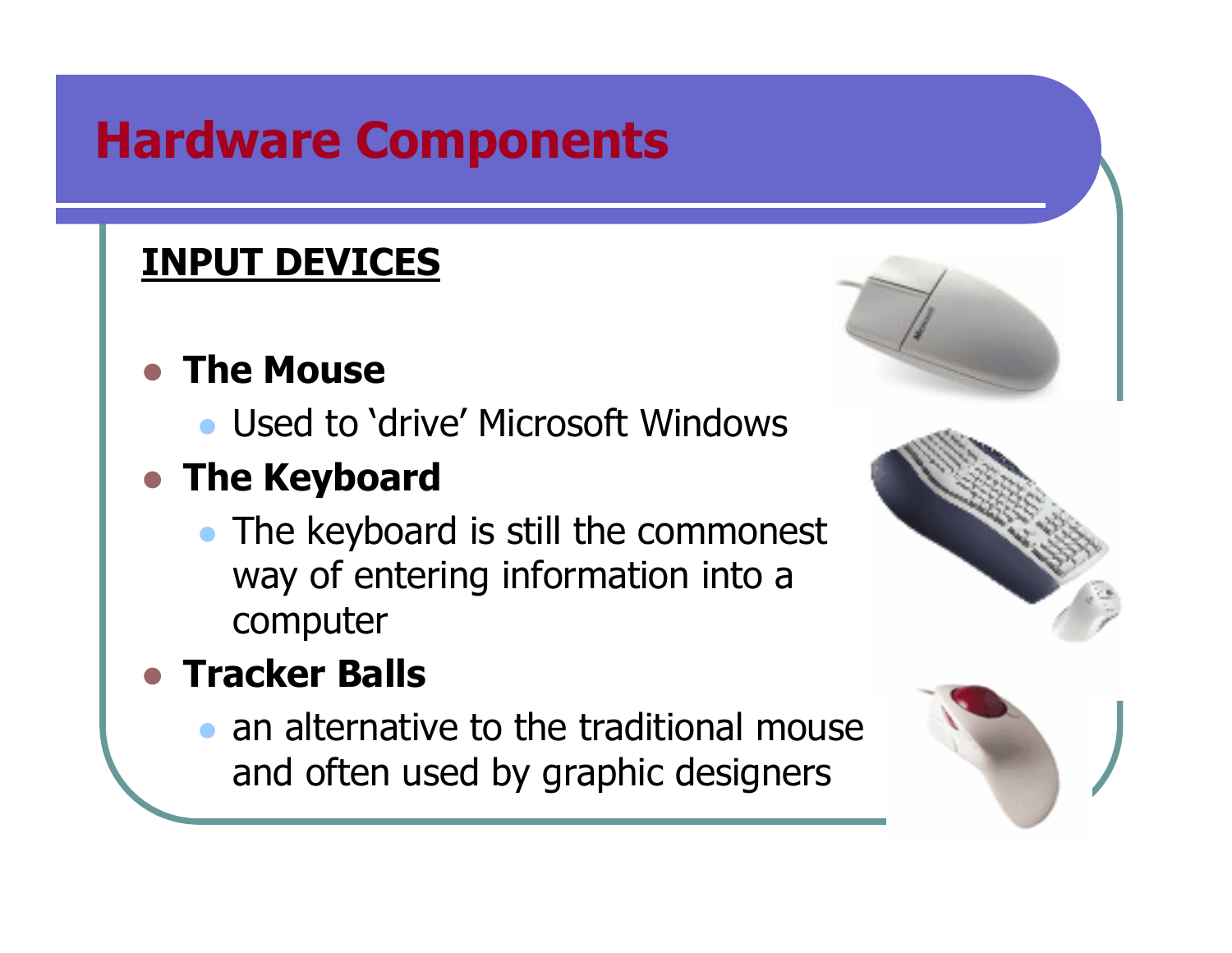#### INPUT DEVICES

#### $\bullet$ Scanners

 A scanner allows you to scan printed material and convert it into a file format that may be used within the PC

#### $\bullet$ Touch Pads

• A device that lays on the desktop and responds to pressure

#### Light Pens

 Used to allow users to point to areas on a screen

#### **Joysticks**

 $\bullet$  Many games require a joystick for the proper playing of the game

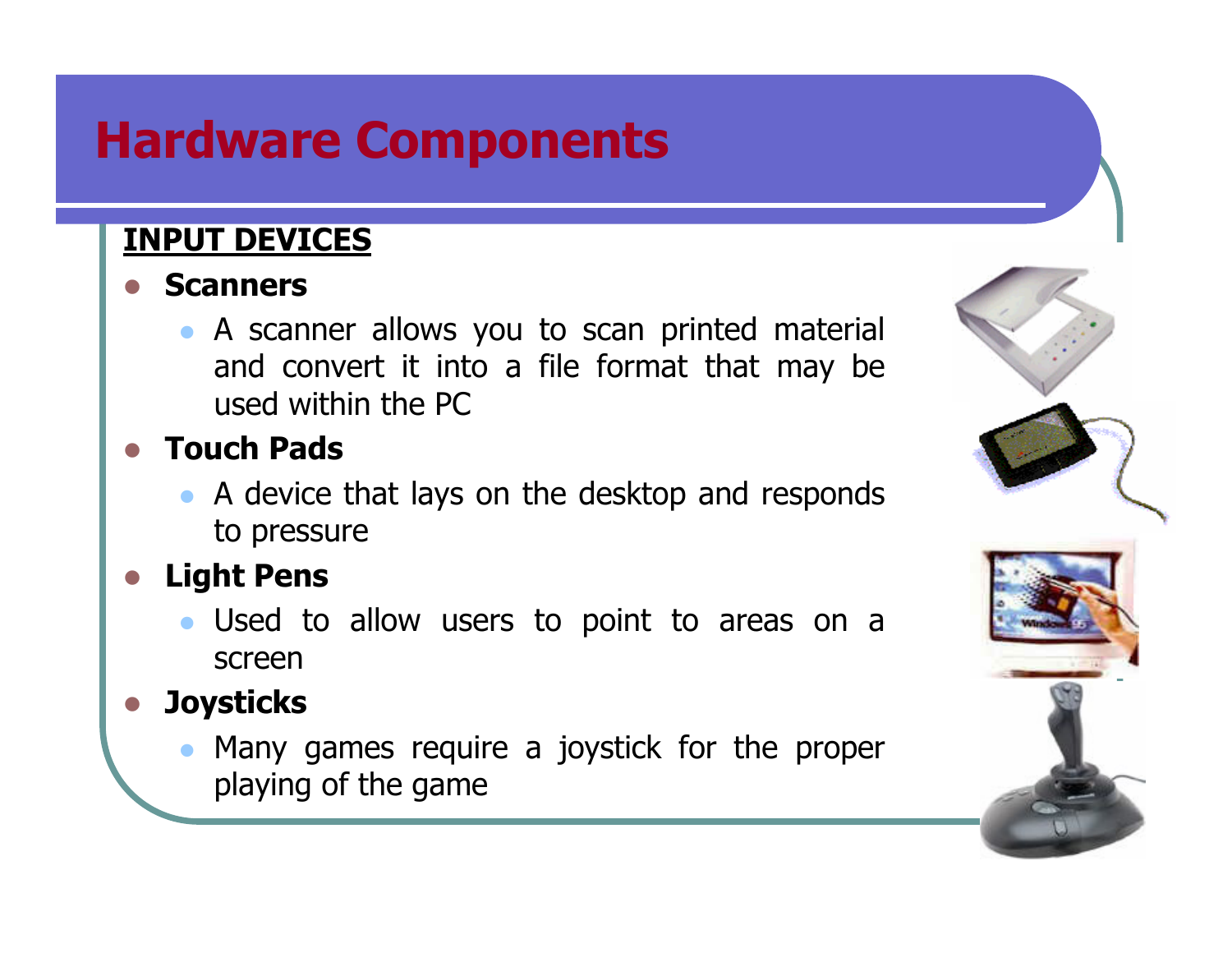#### OUTPUT DEVICES

- VDU
	- The computer screen is used for outputting information in an understandable format

#### $\bullet$ Printers

- There are many different types of printers.
- In large organizations laser printers are most commonly used due to the fact that they can print very fast and give a very high quality output.



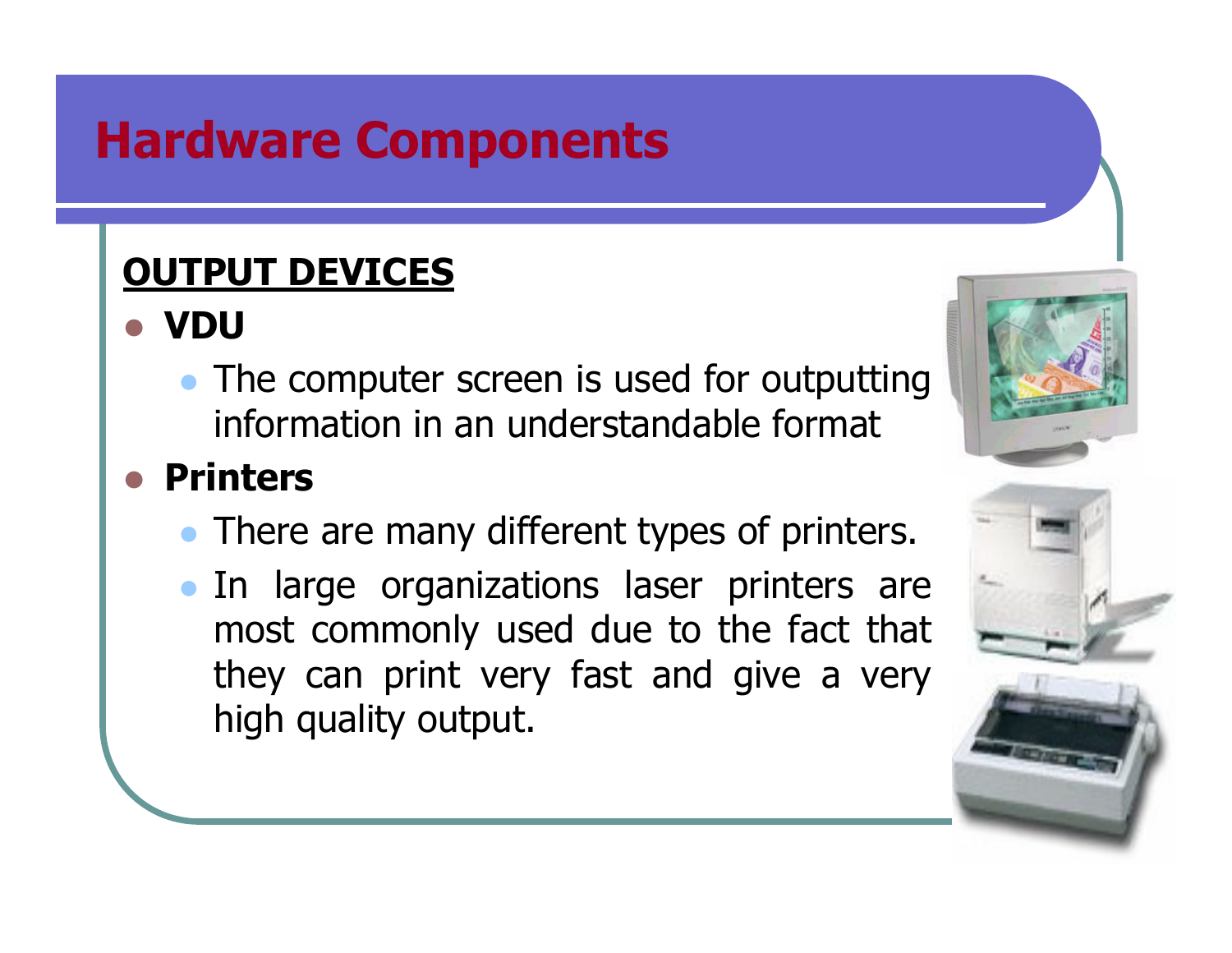#### OUTPUT DEVICES

#### $\bigcirc$ **Plotters**

• A plotter is an output device similar to a printer, but normally allows you to print larger images.

#### $\bigcirc$ Speakers

 $\bullet$  Enhances the value of educational and presentation products.



#### $\bigcirc$ Speech synthesisers

 $\bullet$  Gives you the ability to not only to display text on a monitor but also to read the text to you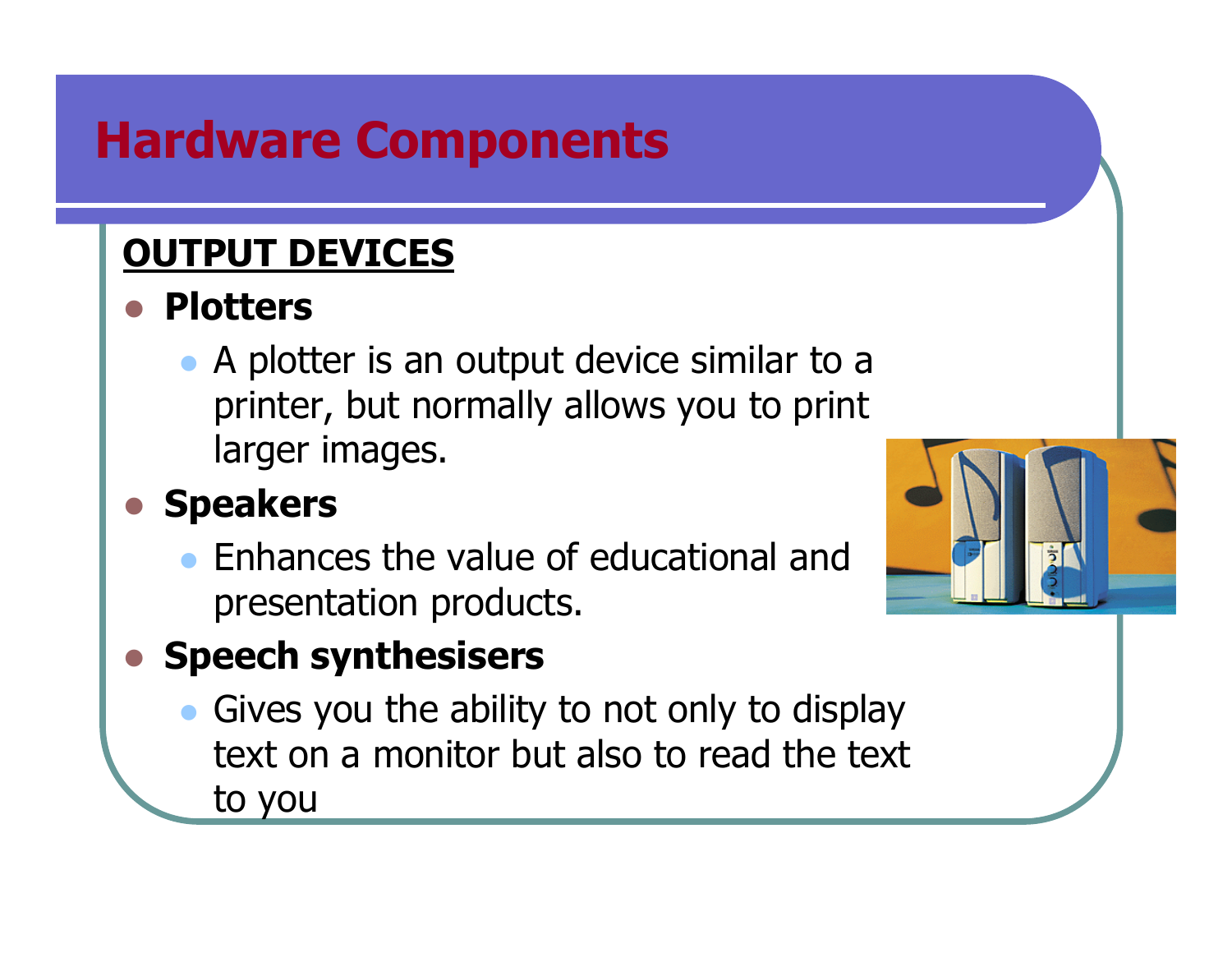**<u>Storage Devices -- "How it saves data and</u>** programs"

-Hard disk drives are an internal,<br>Sanacity drive which also stores th higher capacity drive which also stores the operating system which runs when you power on the computer.

-"Floppy" disk drives allow you to save<br>Samall disks and take the data with work on small disks and take the data with you.

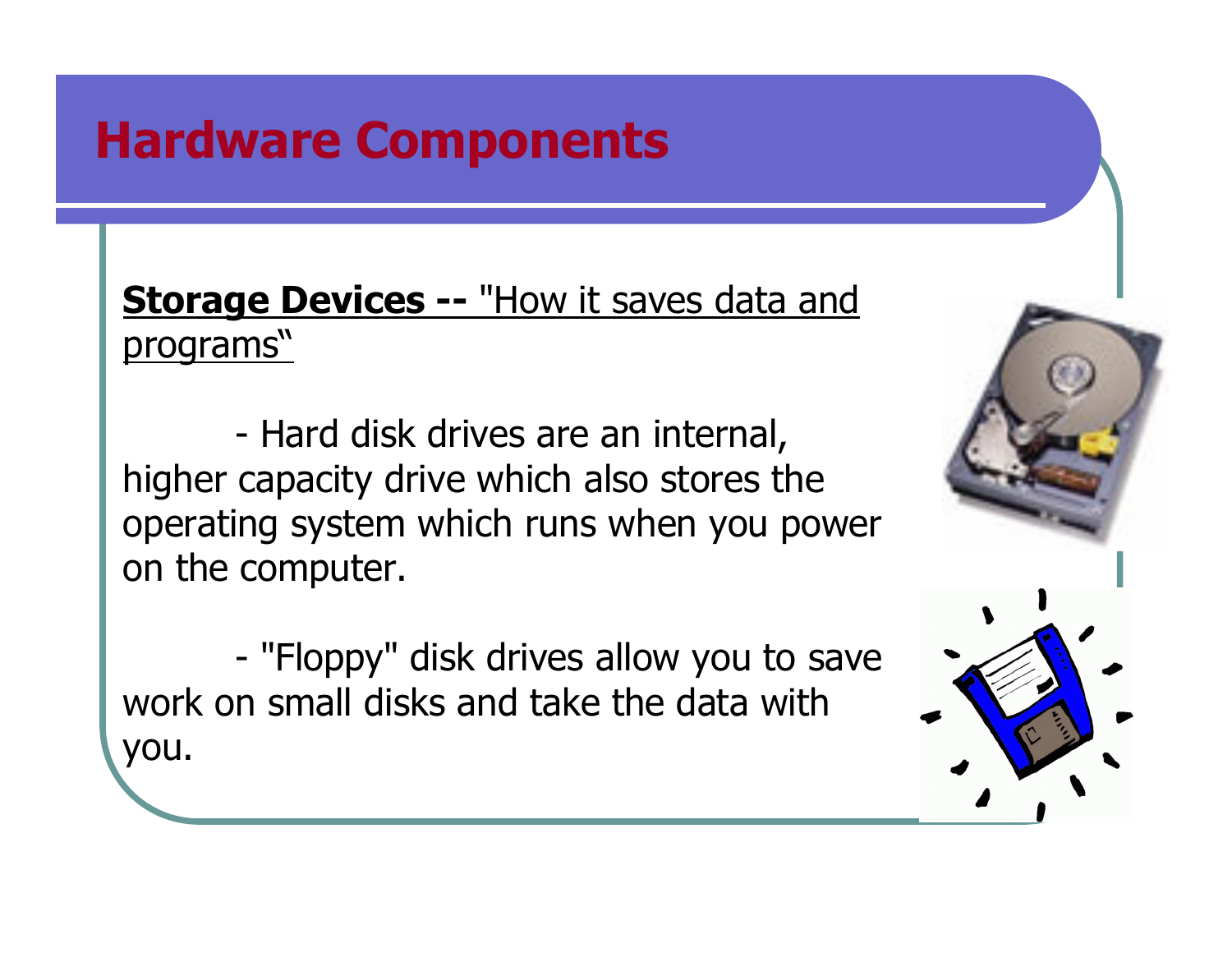#### Hard Disks

- Speed:
	- $\bullet$ Very fast!
	- $\bullet$  The speed of a hard disk is often quoted as "average access time" speed, measured in milliseconds. The smaller this number the faster the disk.
- Capacity:
	- $\bullet$  Enormous! Often 40/80 Gigabytes. A Gigabyte is equivalent to 1024 Megabytes.
- Cost:
	- $\bullet$  Hard disks costs are falling rapidly and normally represent the cheapest way of storing data.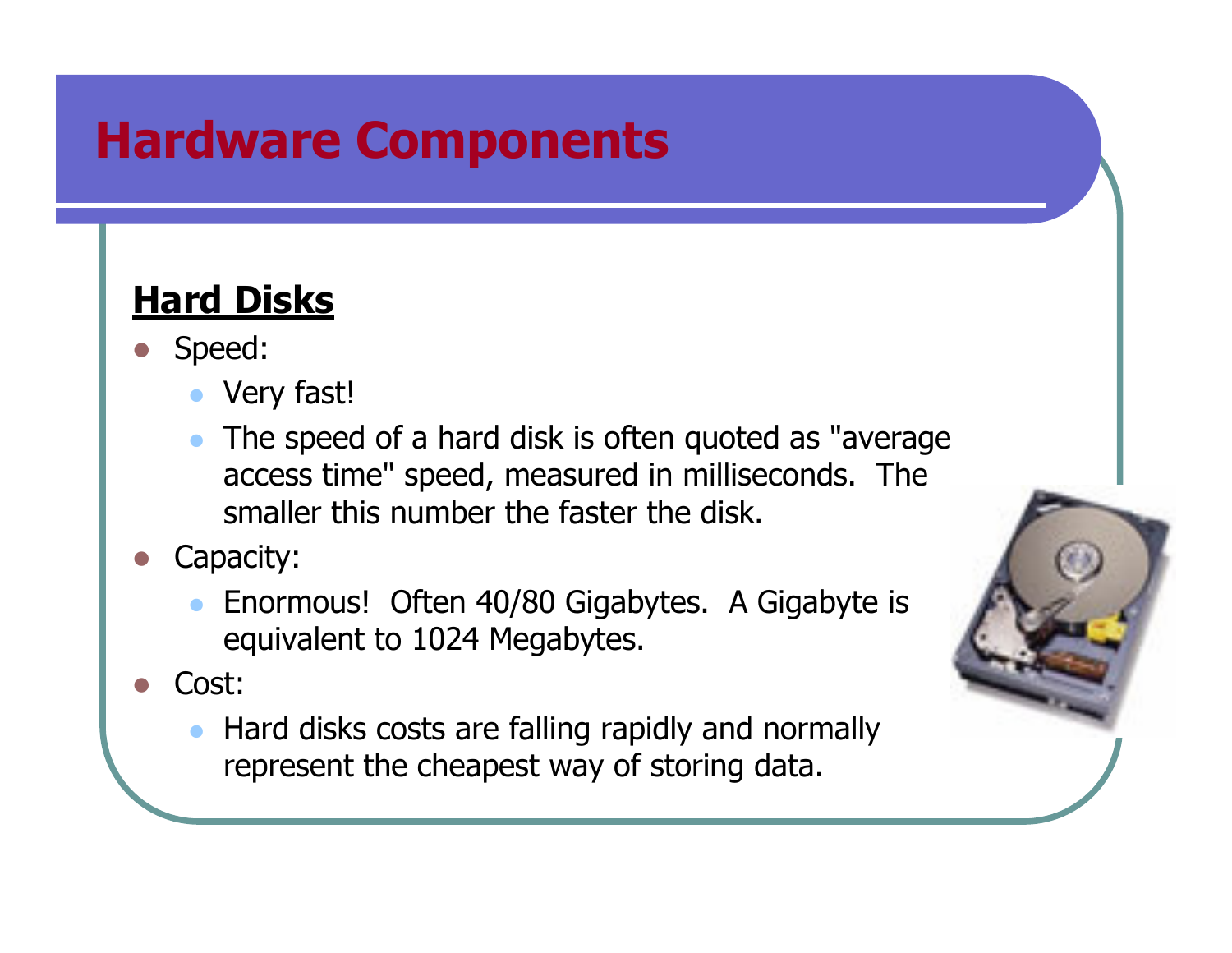#### Diskettes (Floppy Disks)

- Speed:
	- Very slow!
- Capacity:
	- Normally 1.44 Mbytes.
- Cost:
	- Very cheap.

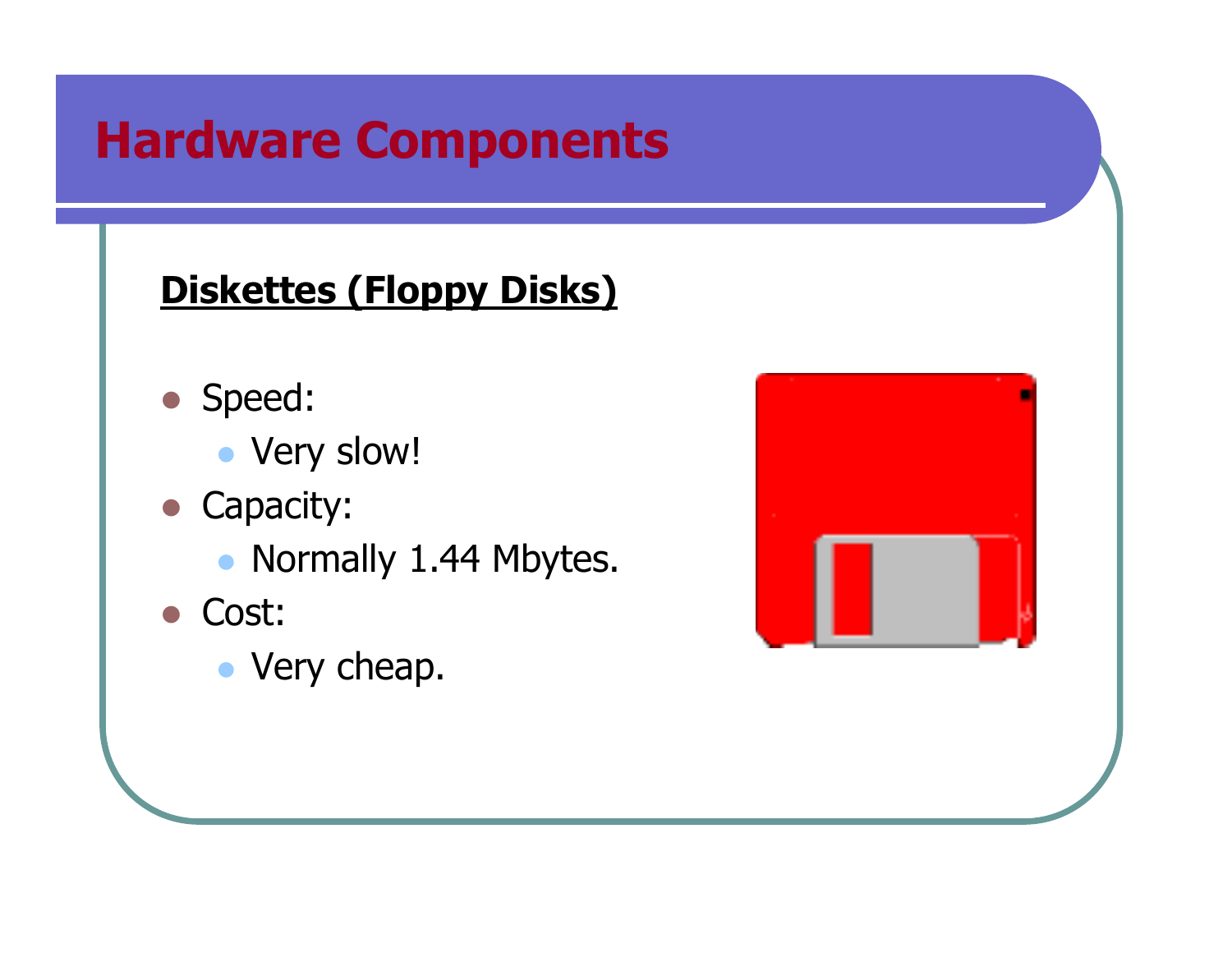#### CD-ROM Disks

- Speed:
	- Much slower than hard disks. The original CD-ROM speciation is given a value of 1x speed, and later, faster CD-ROMs are quoted as a multiple of this value.
- Capacity:
	- Around 650 Mbytes and more

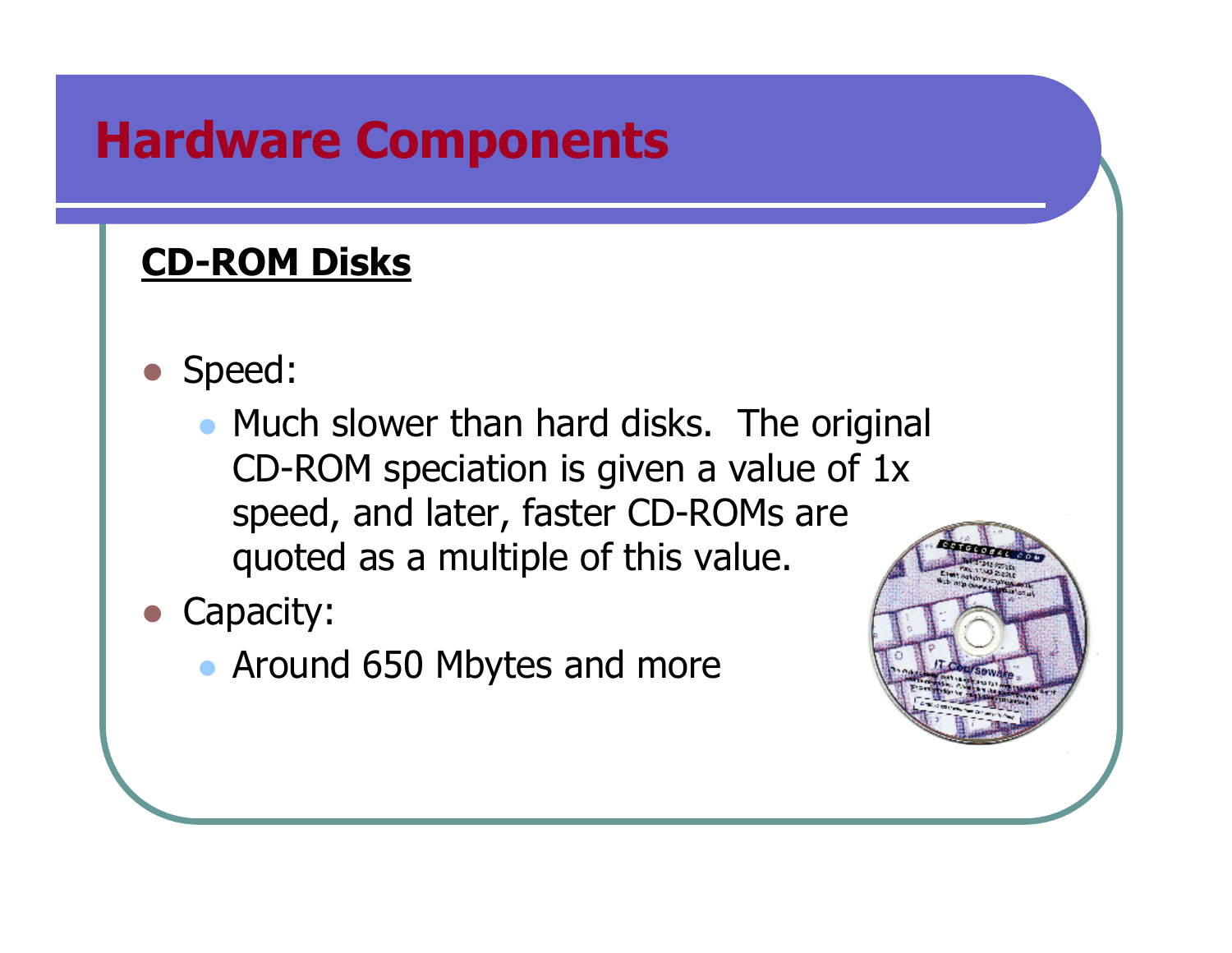#### **DVD Drives**

- Speed:
	- Much faster than CD-ROM drives but not as fast as hard disks.
- Capacity:
	- Up to 17 Gbytes.
- Cost:
	- Slightly higher than CD-ROM drives.

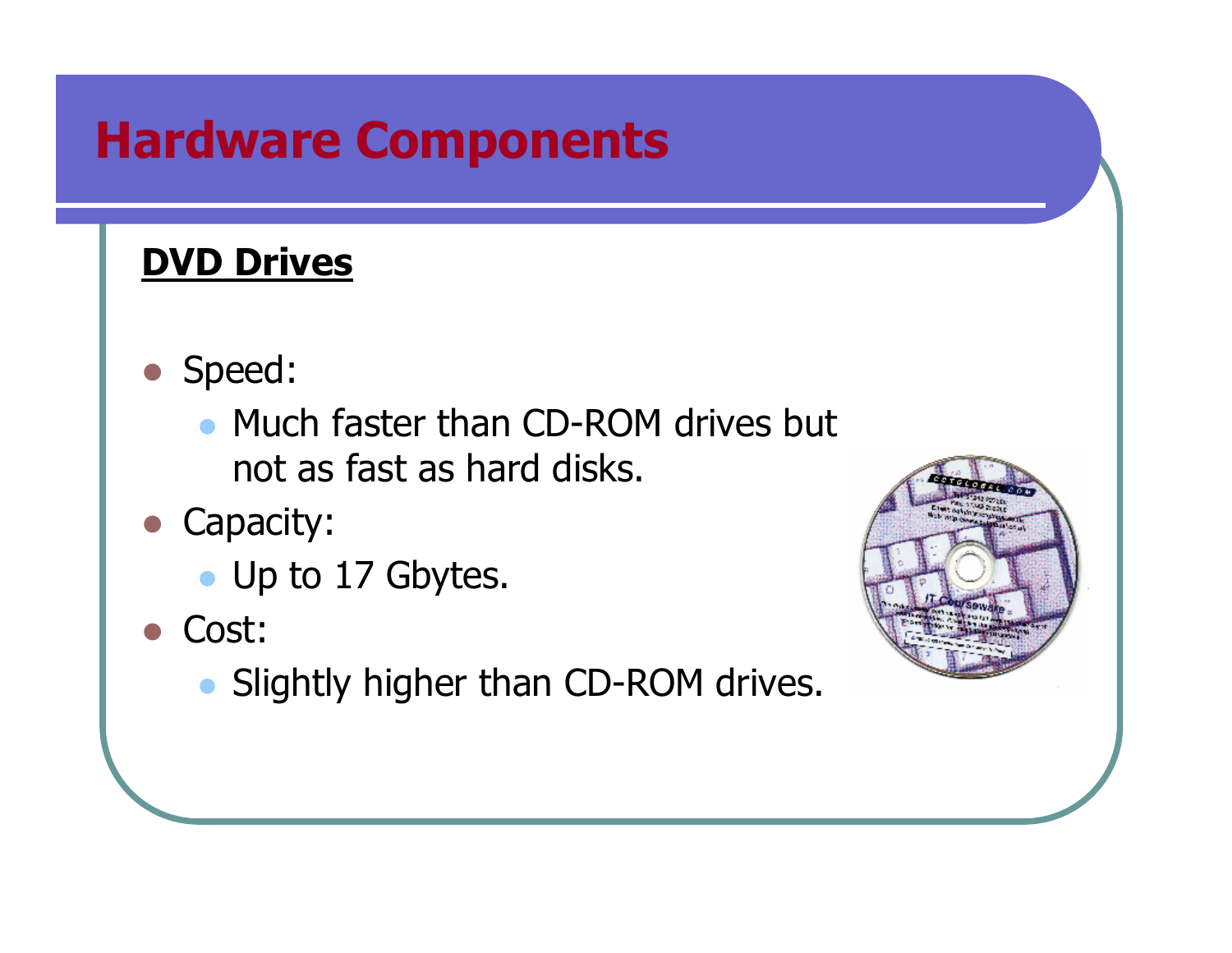# Main Parts of Computer

**Memory --** "How the processor stores and uses immediate data"

#### $\bullet$ RAM - Random Access Memory

- $\bullet$ The main 'working' memory used by the computer.
- $\bullet$  When the operating system loads from disk when you first switch on the computer, it is copied into RAM.
- $\bullet$  As a rough rule, a Microsoft Windows based computer will operate faster if you install more RAM. Data and programs stored in RAM are volatile (i.e. the information is lost when you switch off the computer).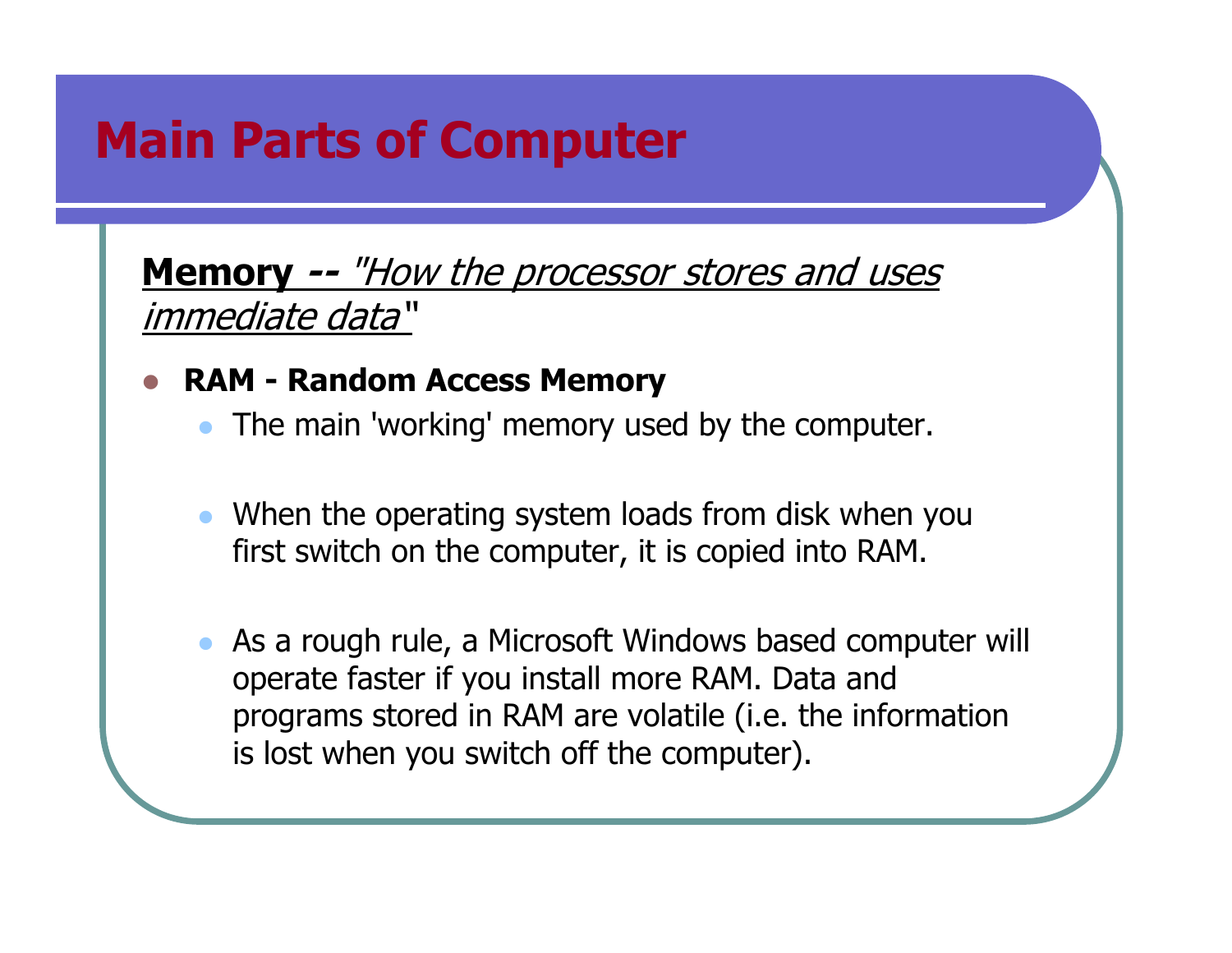#### **Memory**

#### $\bullet$ ROM – Read Only Memory

- $\bullet$  Read Only Memory (ROM) as the name suggests is a special type of memory chip that holds software that can be read but not written to.
- $\bullet$  A good example is the ROM-BIOS chip, which contains readonly software.
- $\bullet$  Often network cards and video cards also contain ROM chips.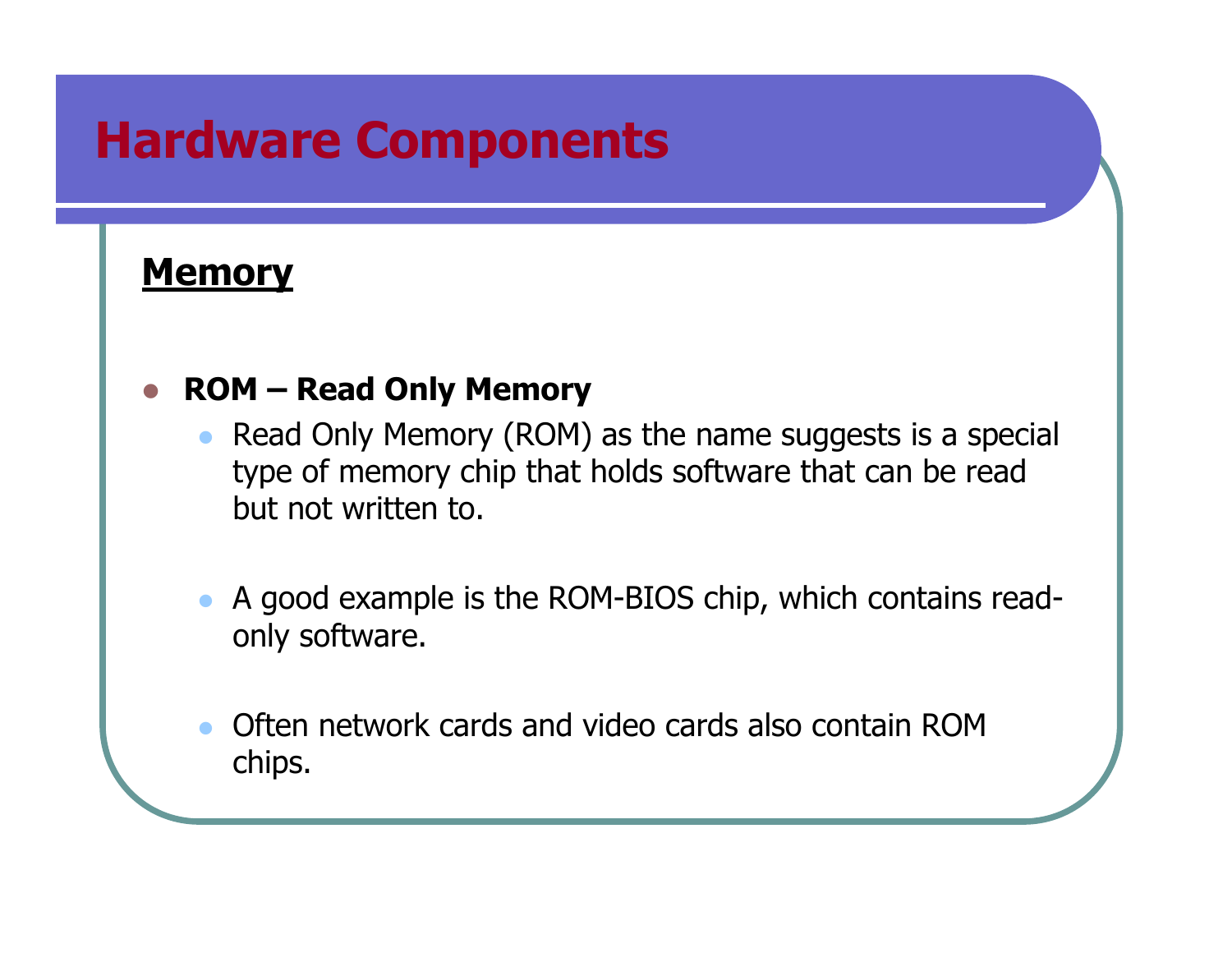#### **How Computer Memory Is Measured**

- Bit
	- $\bullet$  All computers work on a binary numbering system, i.e. they process data in one's or zero's. This 1 or 0 level of storage is called a bit.
- Byte
	- $\bullet$ A byte consists of eight bits.
- Kilobyte
	- A kilobyte (KB) consists of 1024 bytes.
- $\bullet$  Megabyte
	- $\bullet$ A megabyte (MB) consists of 1024 kilobytes.
- Gigabyte
	- $\bullet$ A gigabyte (GB) consists of 1024 megabytes.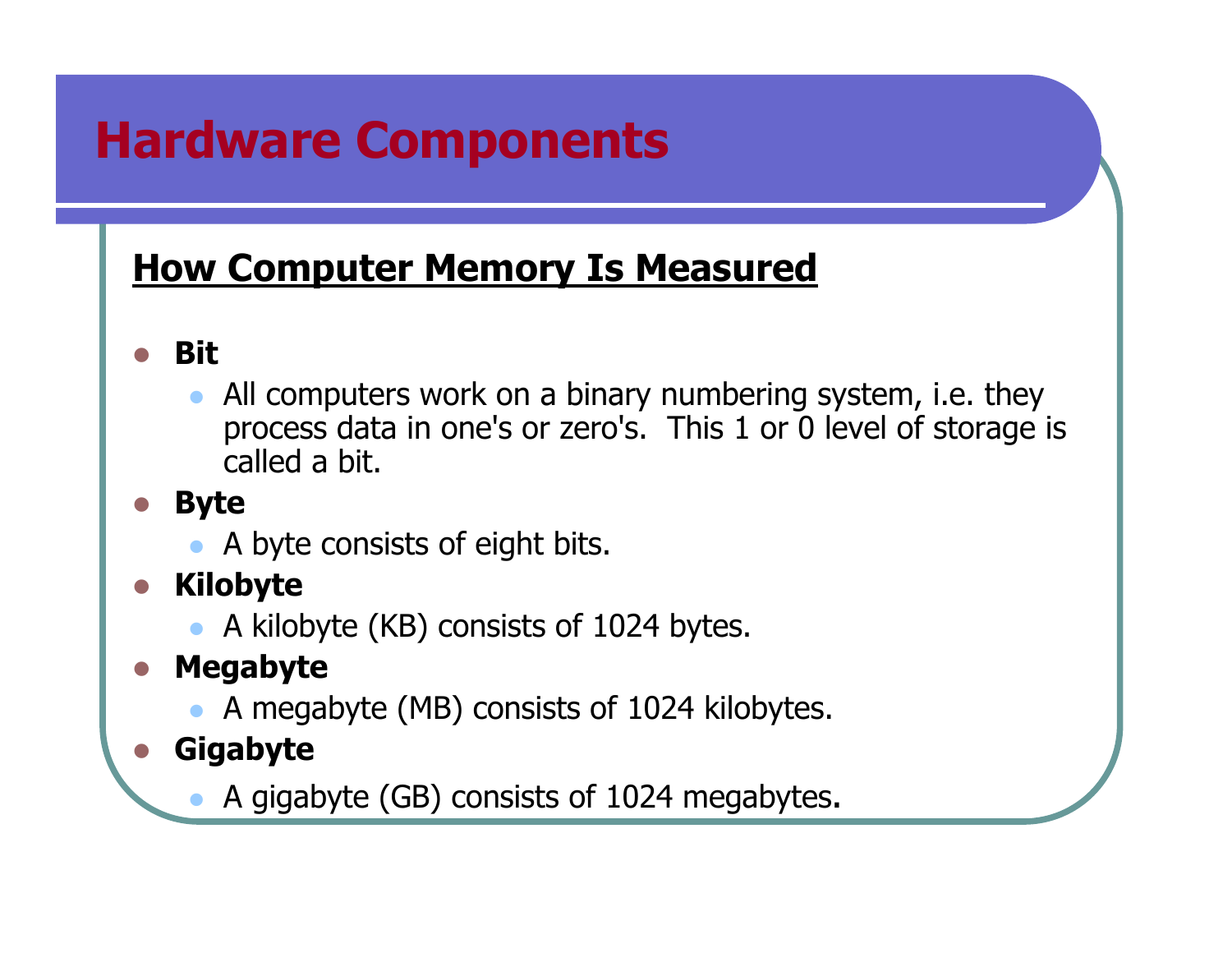Microprocessors -- "The brain of the computer"

- PCs primarily use microprocessors (sometimes called the chip).<br>The older Intel versions include the 386–486 and now the Pentiun The older Intel versions include the 386, 486 and now the Pentium line.

- The CPU (Central Processing Unit) is normally an Intel Pentium (or equivalent) and it is one of the most important components within your computer.
	- $\bullet$  It determines how fast your computer will run and is measured by its MHz speed.
	- Thus a 600 MHz Pentium is much faster than say a 400 MHz Pentium CPU.
	- $\bullet$  It is the CPU that performs all the calculations within the computer.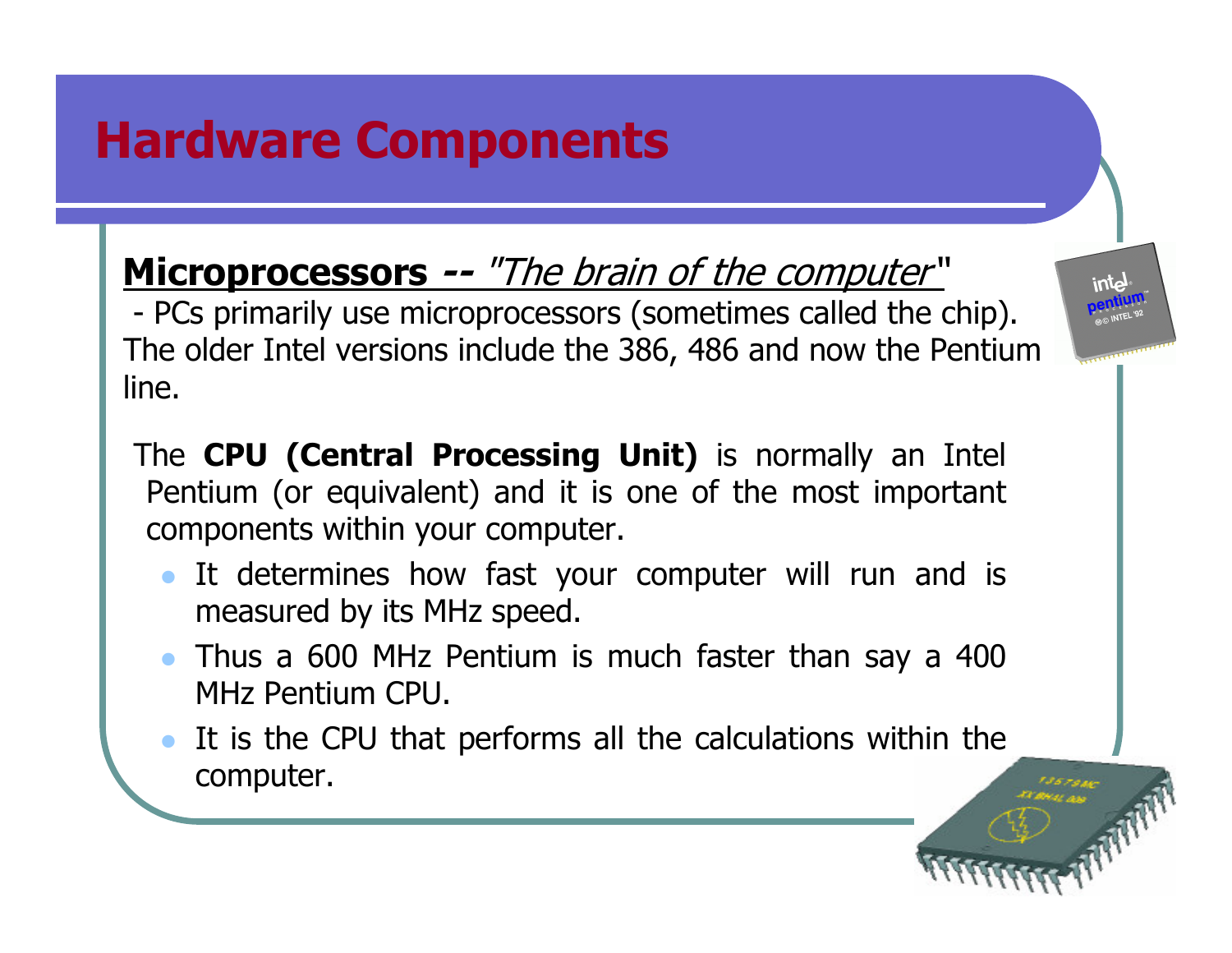#### Some of the Factors

#### **That Impact on a Computer's Performance**

- $\bigcirc$ CPU speed
- RAM size
- $\bullet$ Hard disk speed and capacity

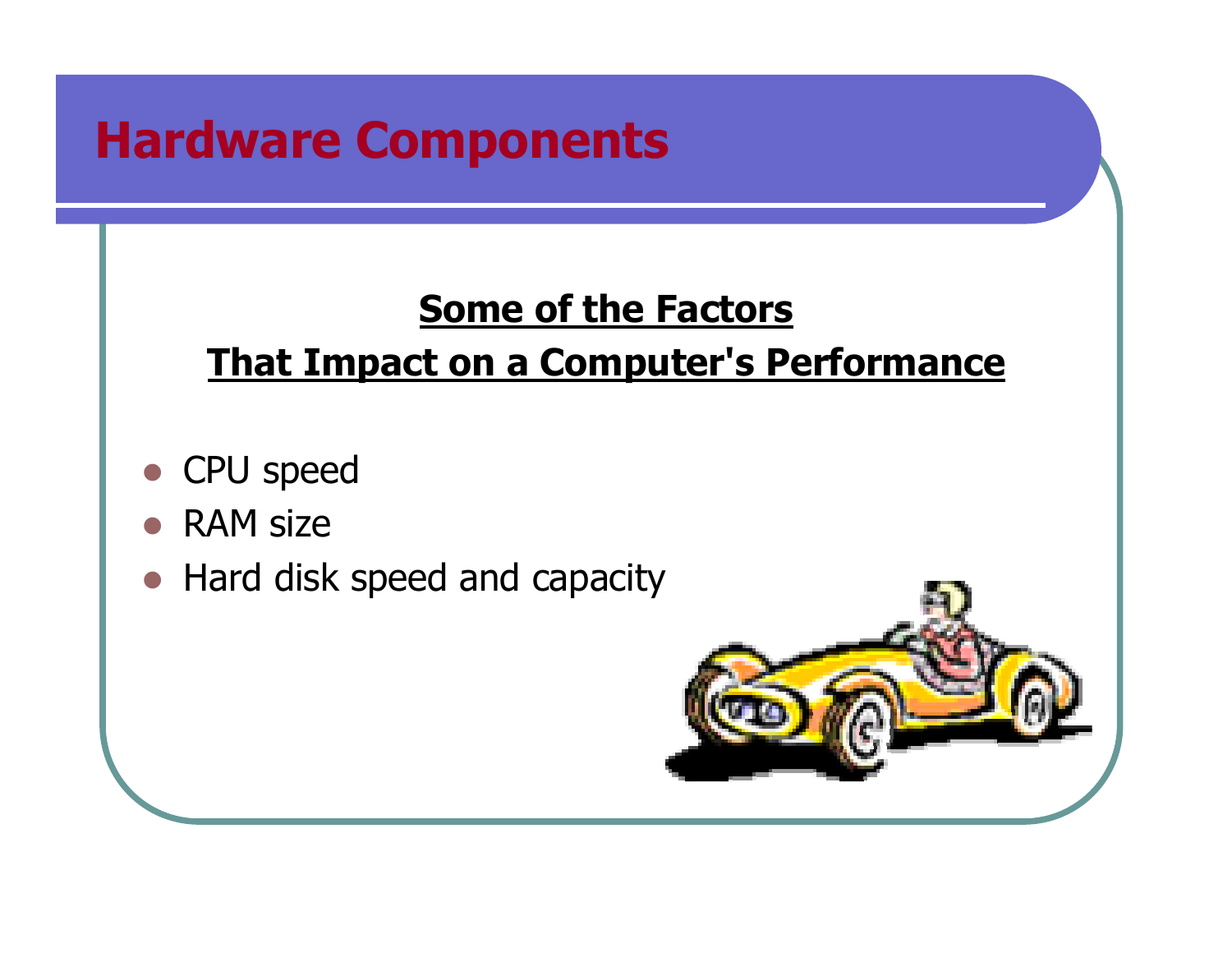#### Operating systems software

The operating system is a special type of program that loads automatically when you start your computer.

The operating system allows you to use the advanced features of a modern computer without having to learn all the details of howthe hardware works

The link between the hardware and you, the user

Makes the computer easy to use without having to understand bitsand bytes!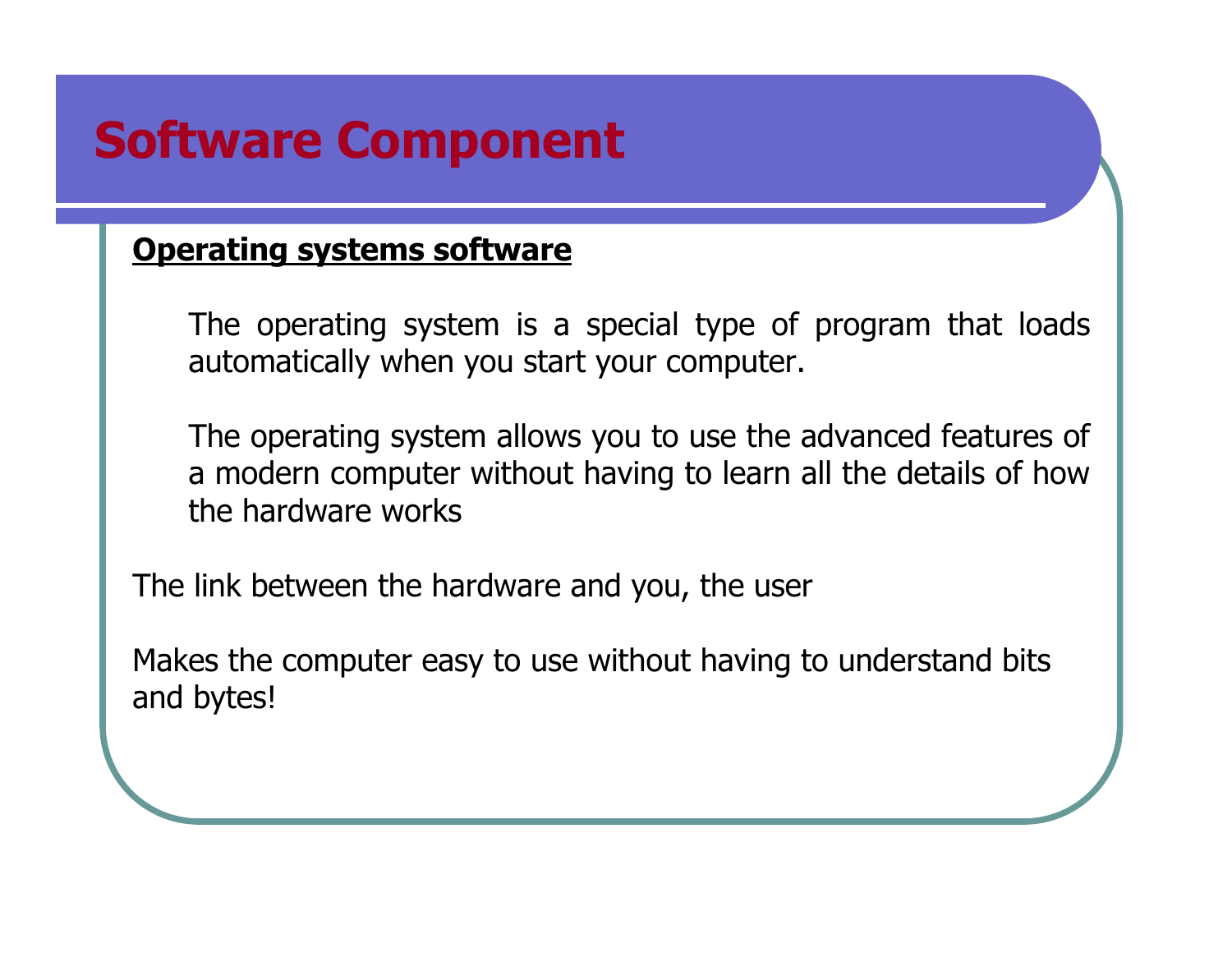#### Applications software

An application program is the type of program that you use once the operating system has been loaded.

Examples include word-processing programs, spreadsheets and databases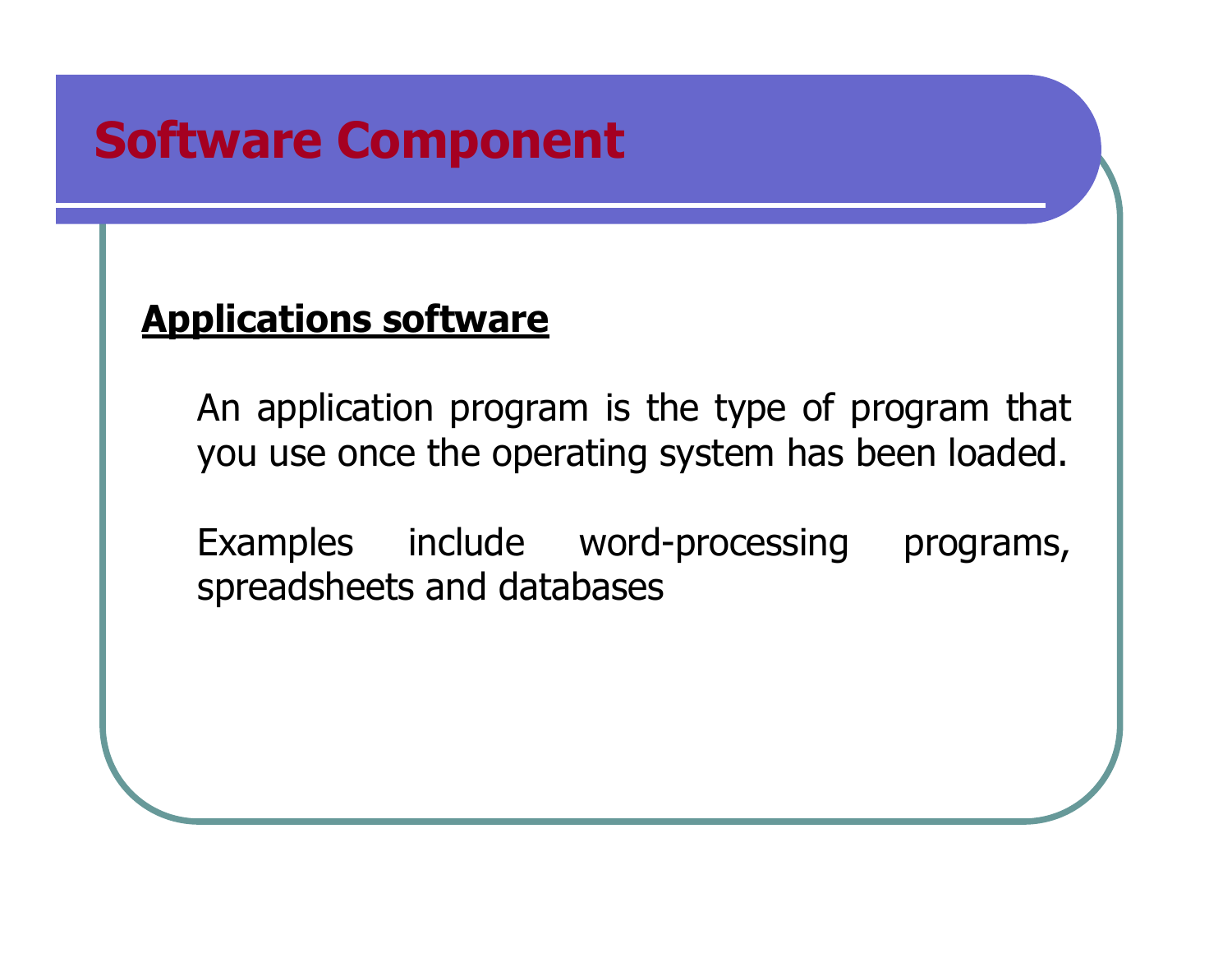#### Application Software

#### • Word processing applications  $\bigcirc$

- **Microsoft Word**
- Lotus Word Pro
- WordPerfect
- **Spreadsheets** 
	- Microsoft Excel
	- Lotus 123
- Database
	- **Microsoft Access**  $\bullet$
	- $\bullet$ Lotus Approach





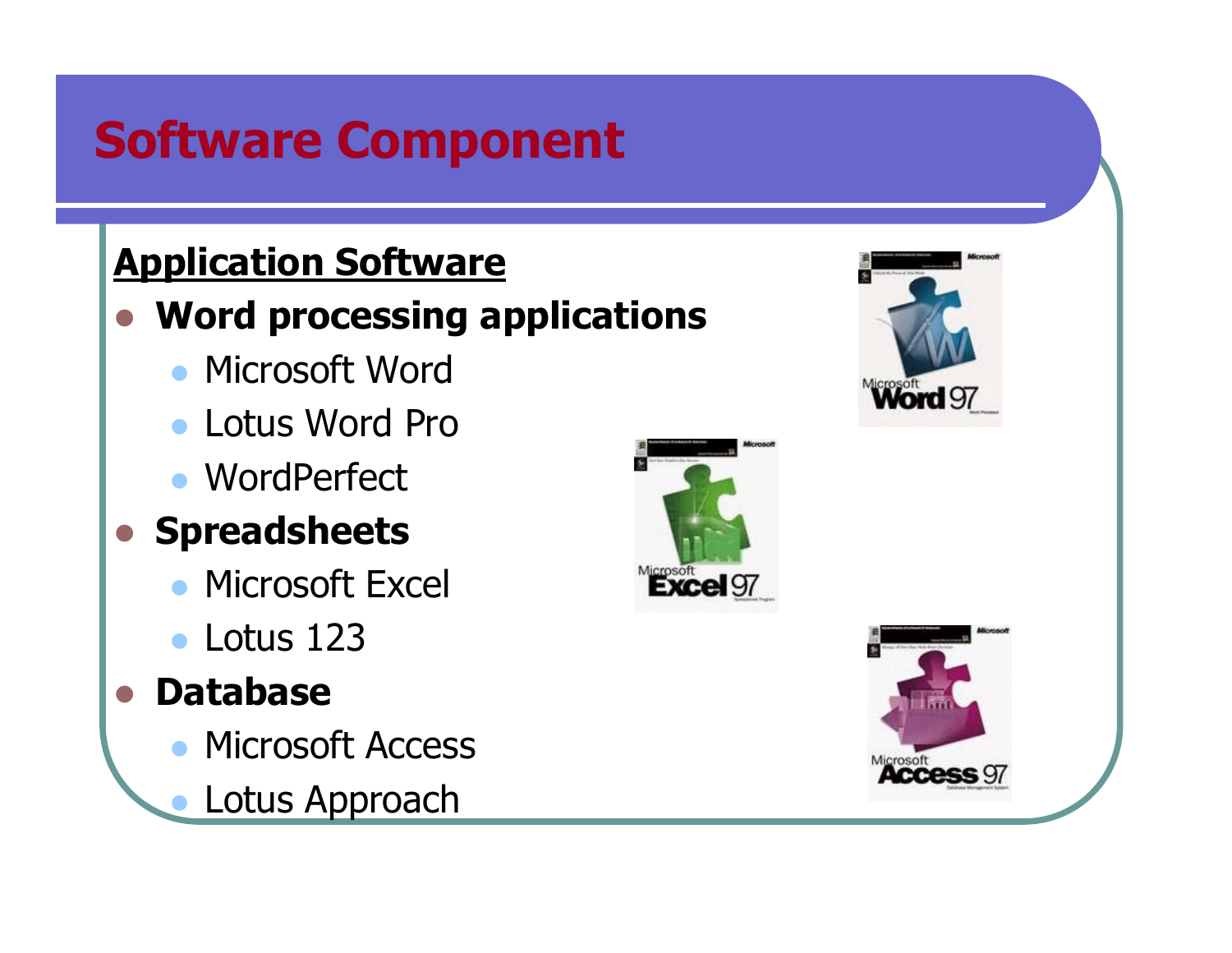#### Application Software

- $\bigcirc$  Payroll
	- $\bullet$ Sage software
- **Presentation tools** 
	- **Microsoft PowerPoint**
	- **Lotus Freelance**
- **Desktop publishing** 
	- Abode Photoshop
- Multimedia applications
	- $\bullet$  Microsoft's Encarta CD-ROM based encyclopaedias



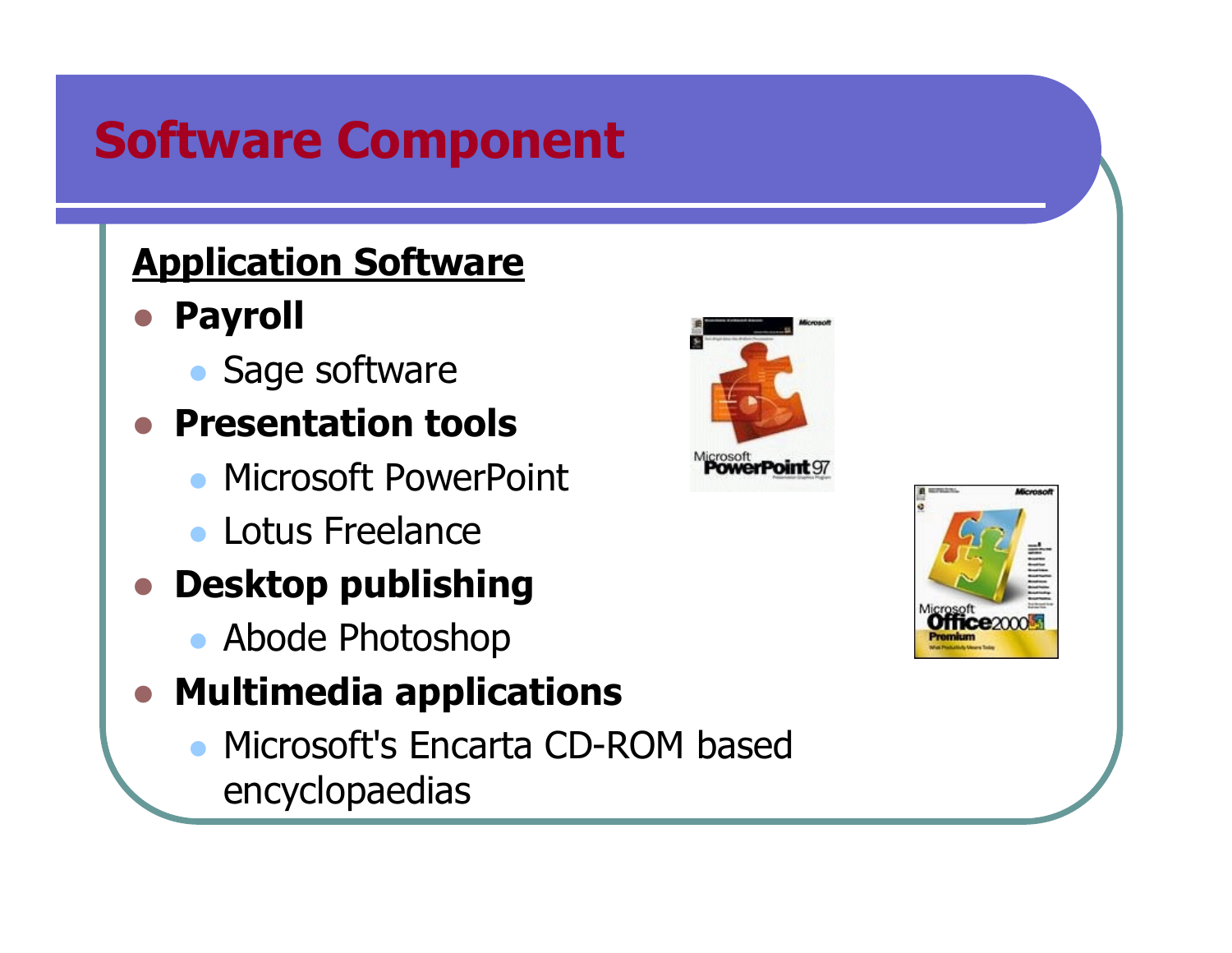# Information Network

#### $\bullet$ LAN

• A LAN (Local Area Network) is a system whereby individual PCs are connected together within a company or organization

#### $\bigcirc$ WAN

• A WAN (Wide Area Network) as the name implies allows you to connect to other computers over a wider area (i.e. the whole world).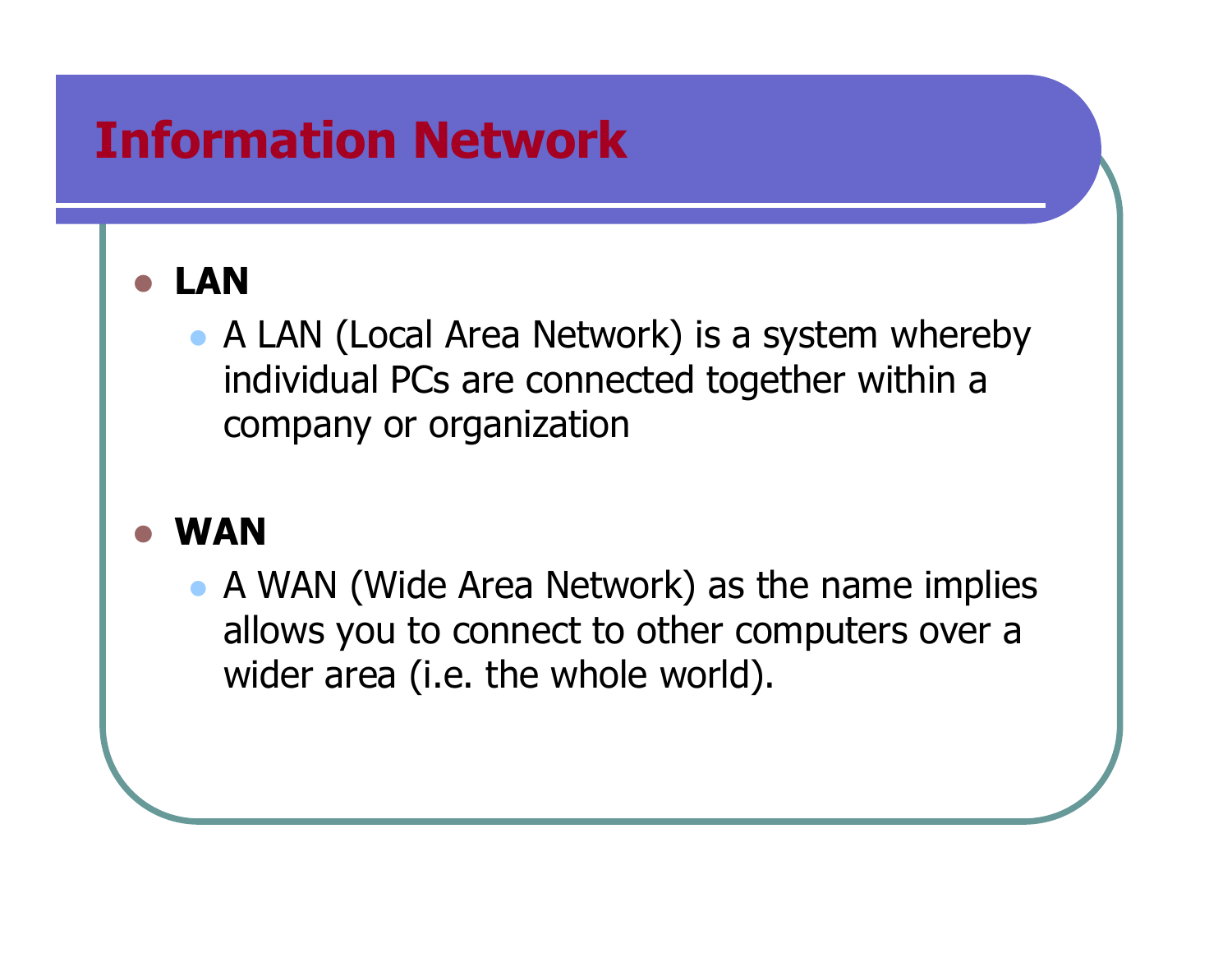# Information Network

#### Uses of Network

If ten people are working together within an office it makes sense for them all to be connected.

- In this way the office can have a single printer<br>and all ten neonle can print to it and all ten people can print to it.
- In a similar way other devices such as modems or<br>scanners can be shared scanners can be shared.
- Even more useful is the ability to share<br>information.when.connected.to.a.network information when connected to a network.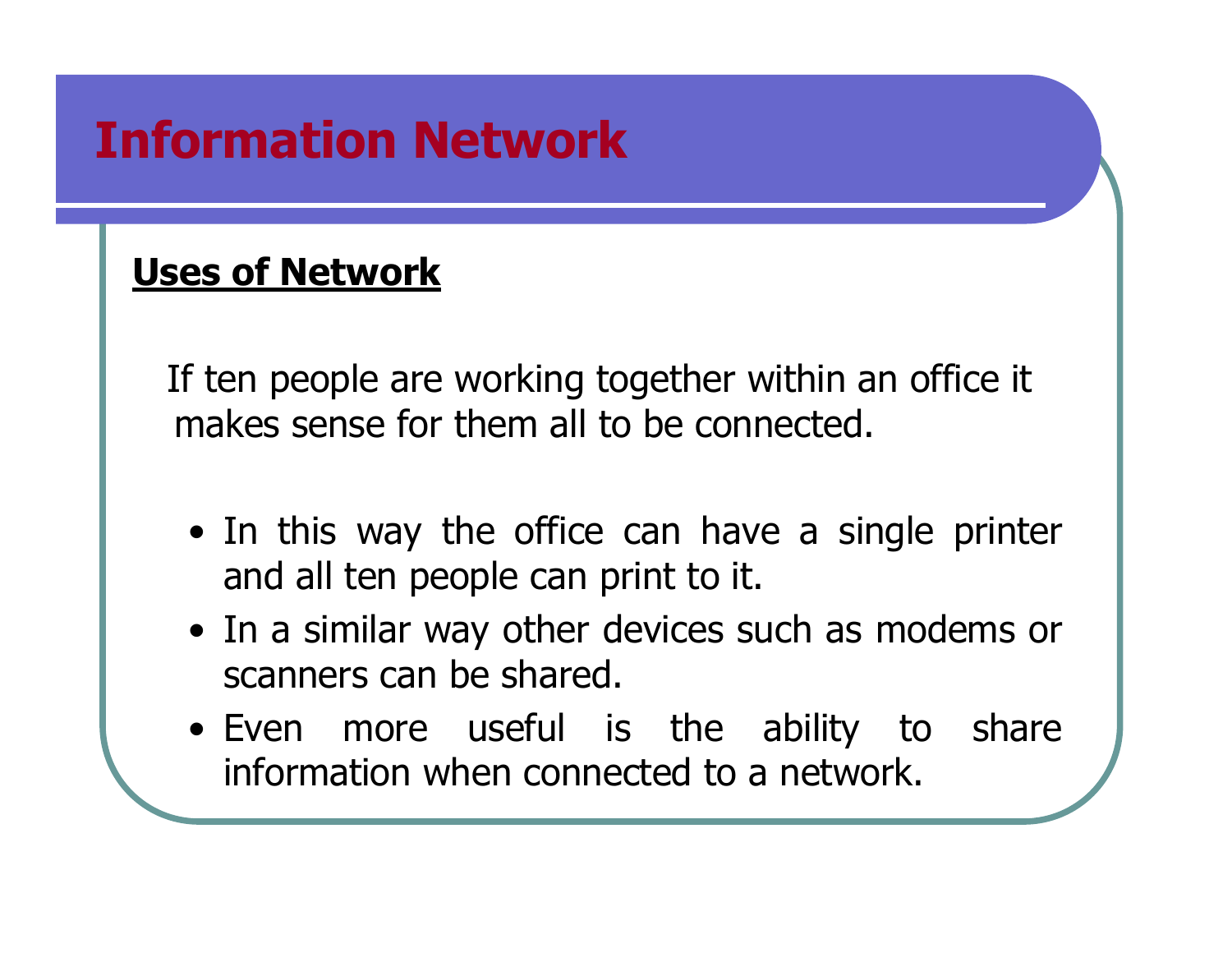#### Computer Accessories

#### $\bullet$ Modem

- Short for "MODulate/DEModulate". The modem sends information from your computer across the telephone system.
- The modem at the other end of the phone line, converts the signal back into a format that can be used by the receiving computer.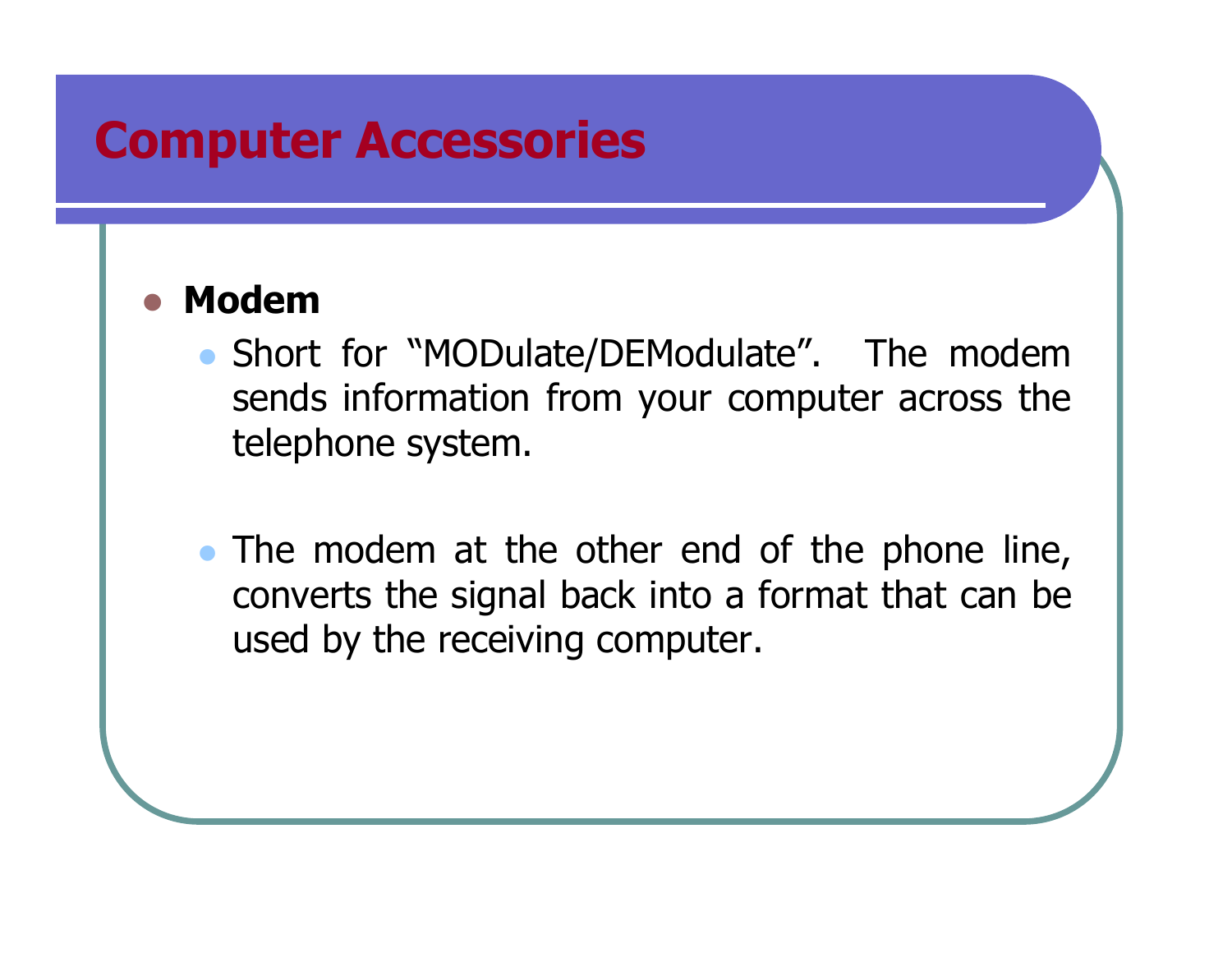#### **PC at Home**

Common uses for the computer within the home

- $\bullet$ Computer games
- Working from Home
- $\bullet$ Banking from Home
- $\bullet$ Connecting to the Web

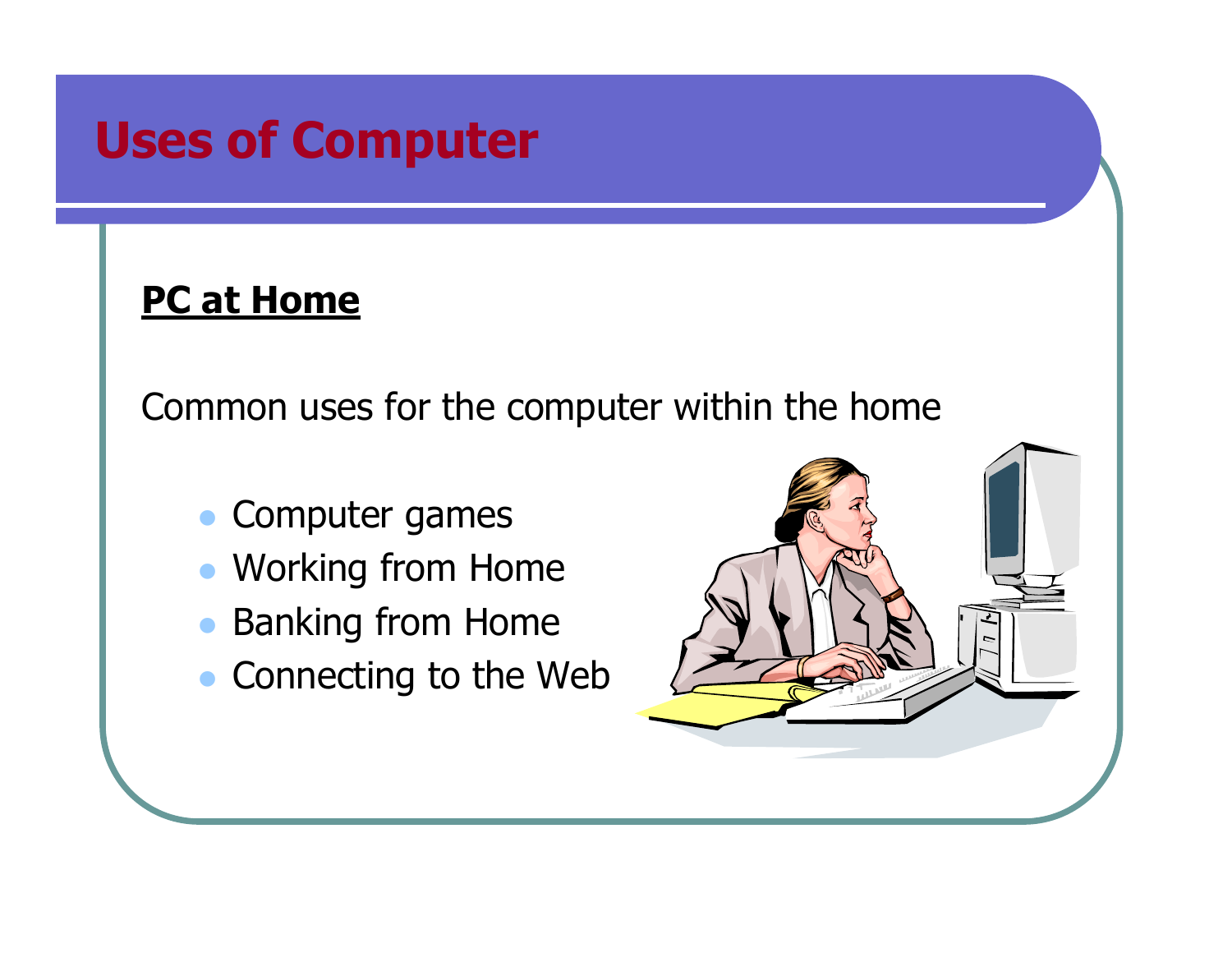#### Computers in Education

- $\bullet$  CBT (Computer Based Training)
	- $\bullet$  Computer Based Training (CBT) offers a low cost solution to training needs where you need to train a large amount of people on a single subject.
	- These programs are normally supplied on CD-ROM and combine text, graphics and sound.
	- Packages range from general encyclopaedias right through to learning a foreign language.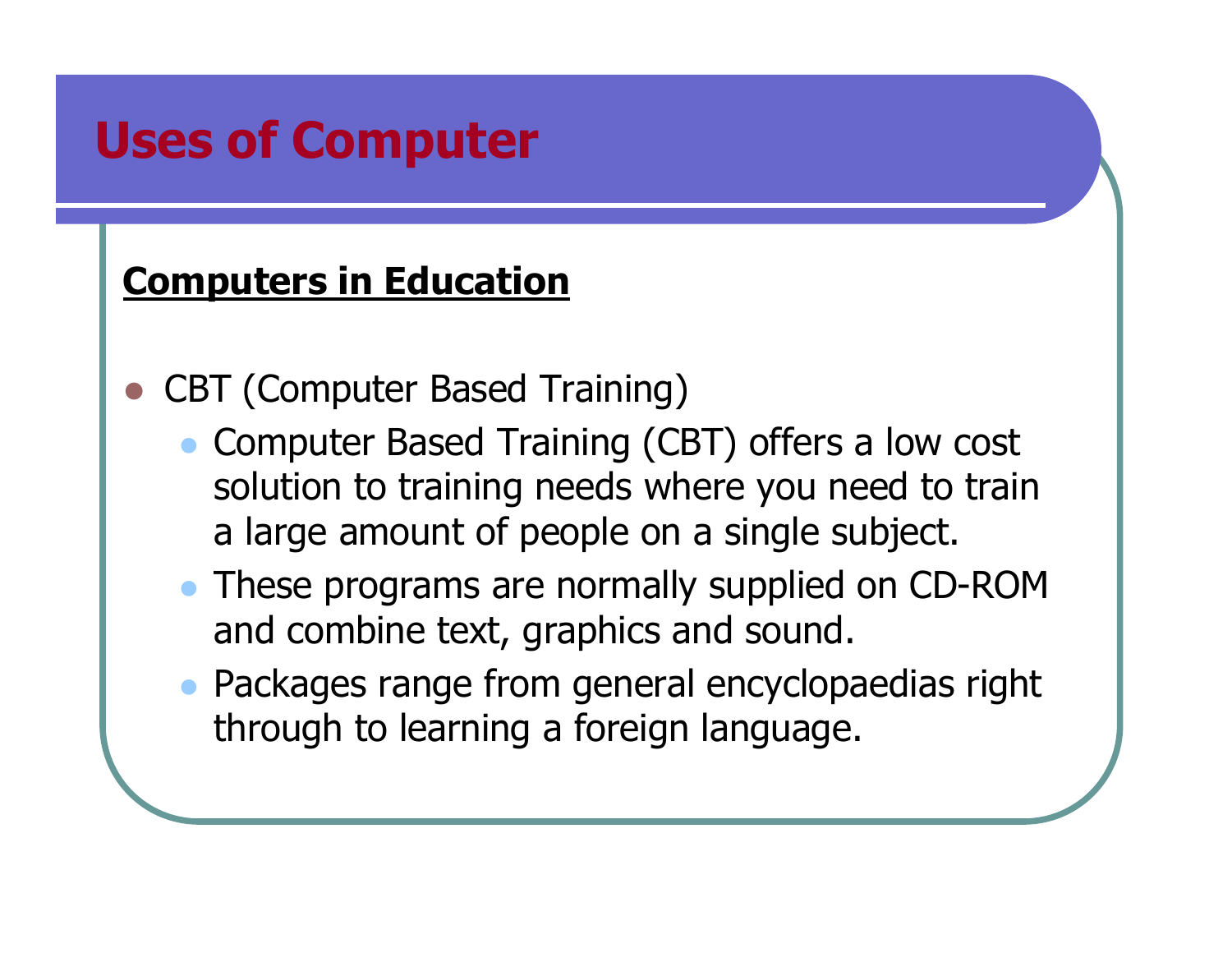#### Office Applications

- Automated Production Systems
	- $\bullet$  Many car factories are almost completely automated and the cars are assembled by computer-controlled robots.
	- This automation is becoming increasingly common throughout industry.
- $\bullet$  Design Systems
	- $\bullet$  Many products are designed using CAD (Computer Aided Design) programs to produce exact specifications and detailed drawings on the computer before producing models of new products.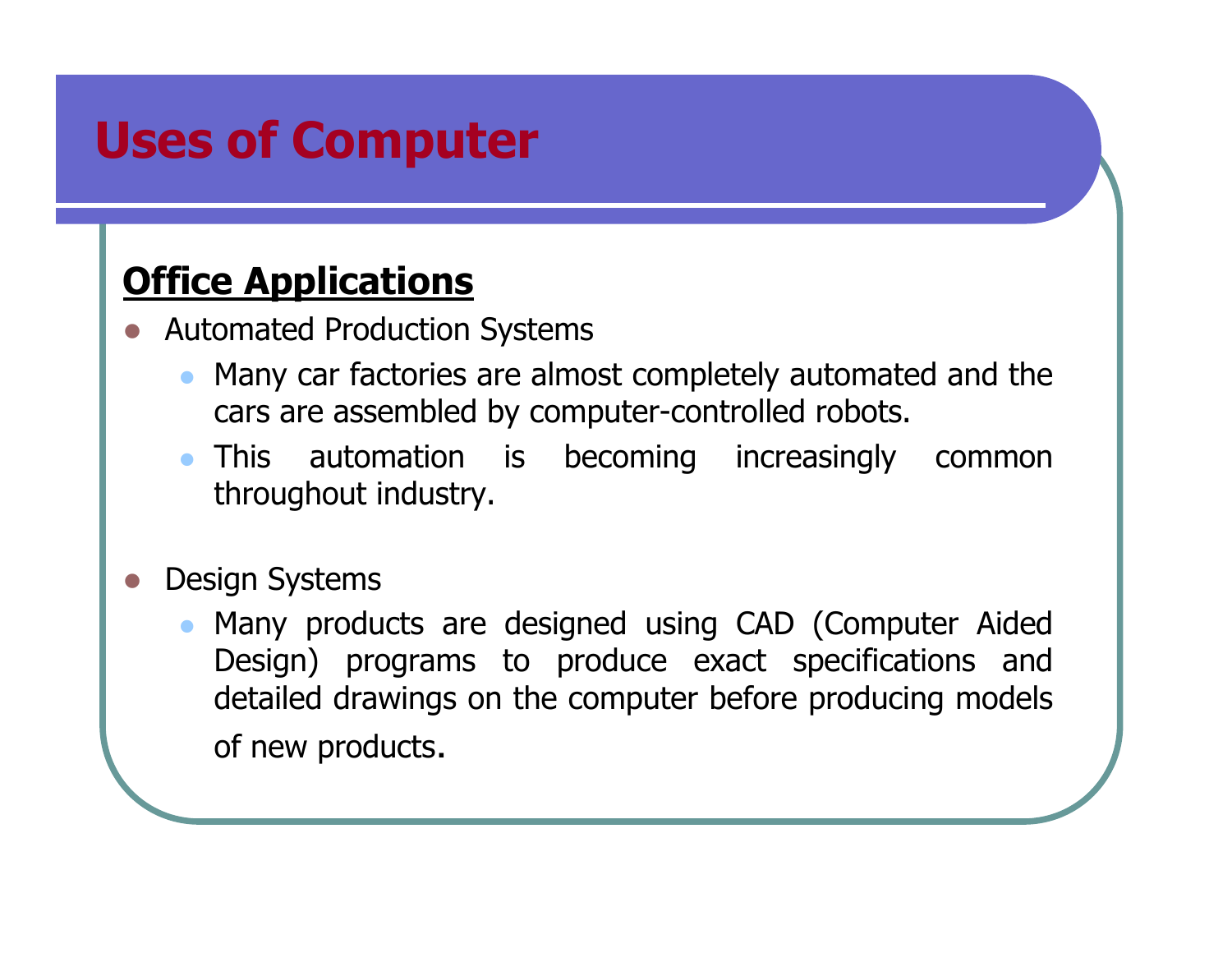#### Office Applications

- Stock Control
	- $\bullet$  Stock control is ideal for automation and in many companies it is now completely computerized.
	- The stock control system keeps track of the number of items in stock and can automatically order replacement items when required.
- Accounts / Payroll
	- $\bullet$  In most large organizations the accounts are maintained by a computerized system.
	- $\bullet$  Due to the repetitive nature of accounts a computer system is ideally suited to this task and accuracy is guaranteed.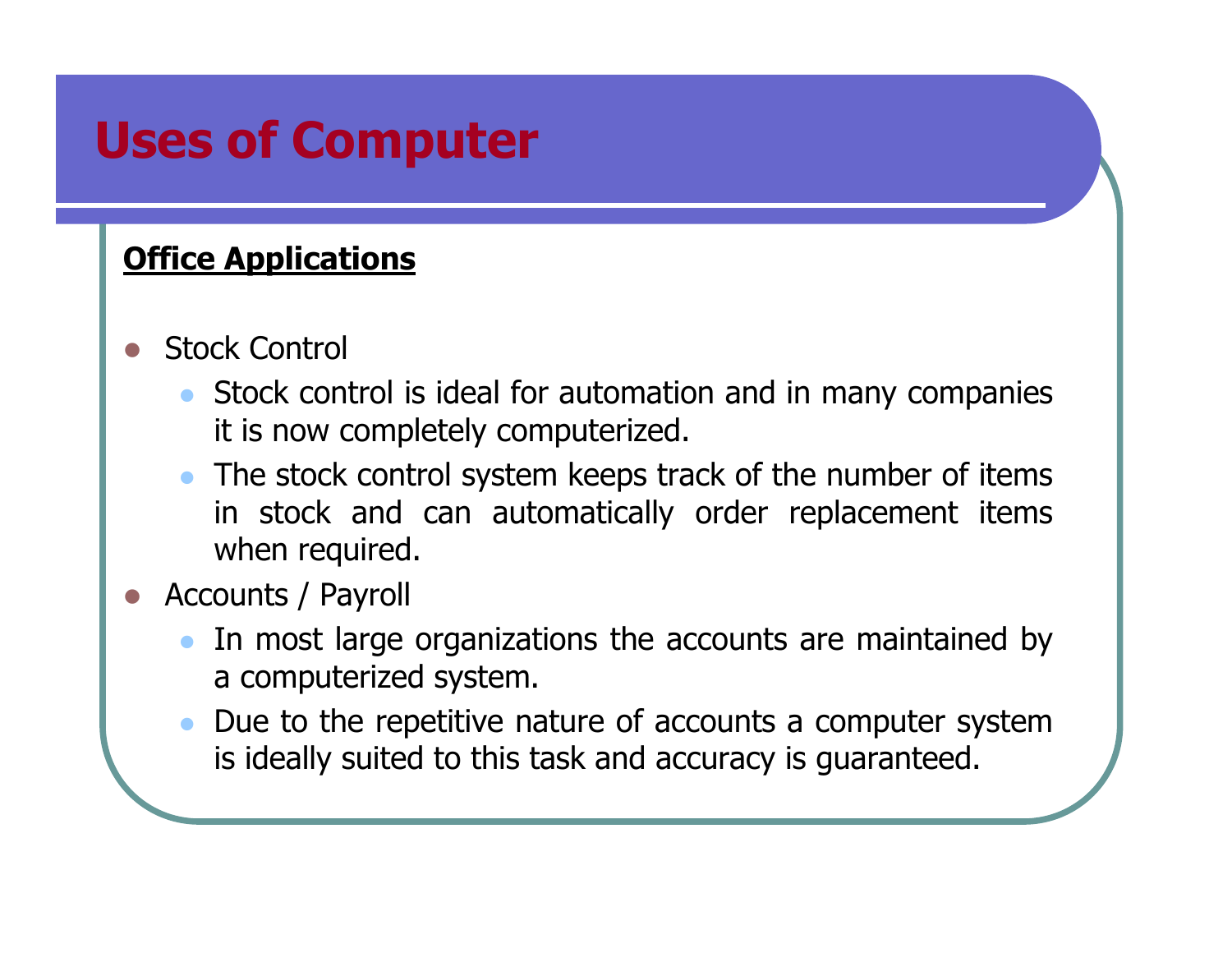#### Computers in Daily Life

- $\bullet$ **Accounts**
- $\bigcirc$ Games
- Educational
- **On-line banking**
- Smart ID cards
- **•** Supermarkets
- Working from home (Tele-working)
- $\bigcirc$ Internet

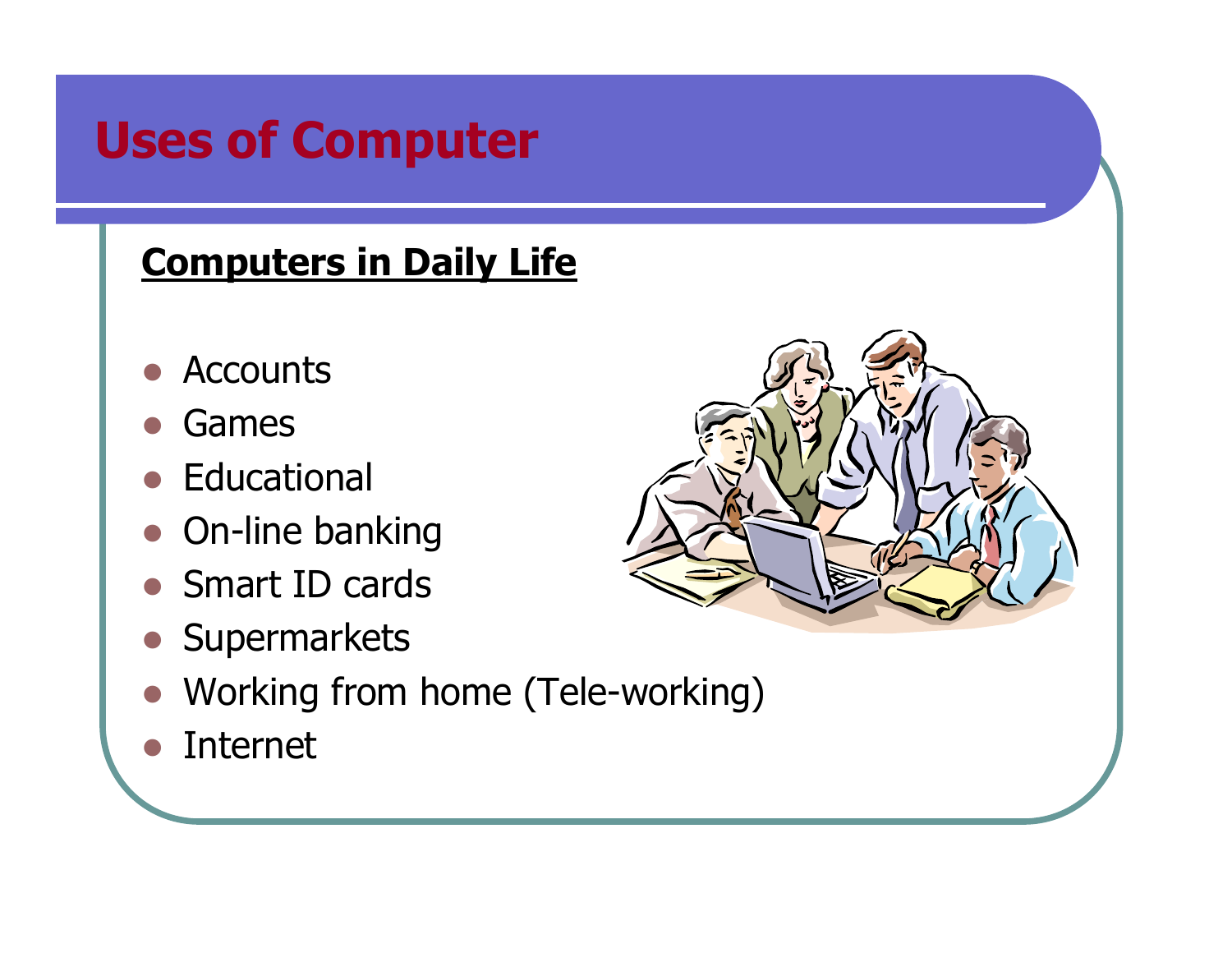# Create a Good Working Environment

- $\bullet$ Frequent breaks away from the computer
- **Appropriate positioning of screens, chairs and** keyboards
- $\blacksquare$ Provision of adequate lighting and ventilation.

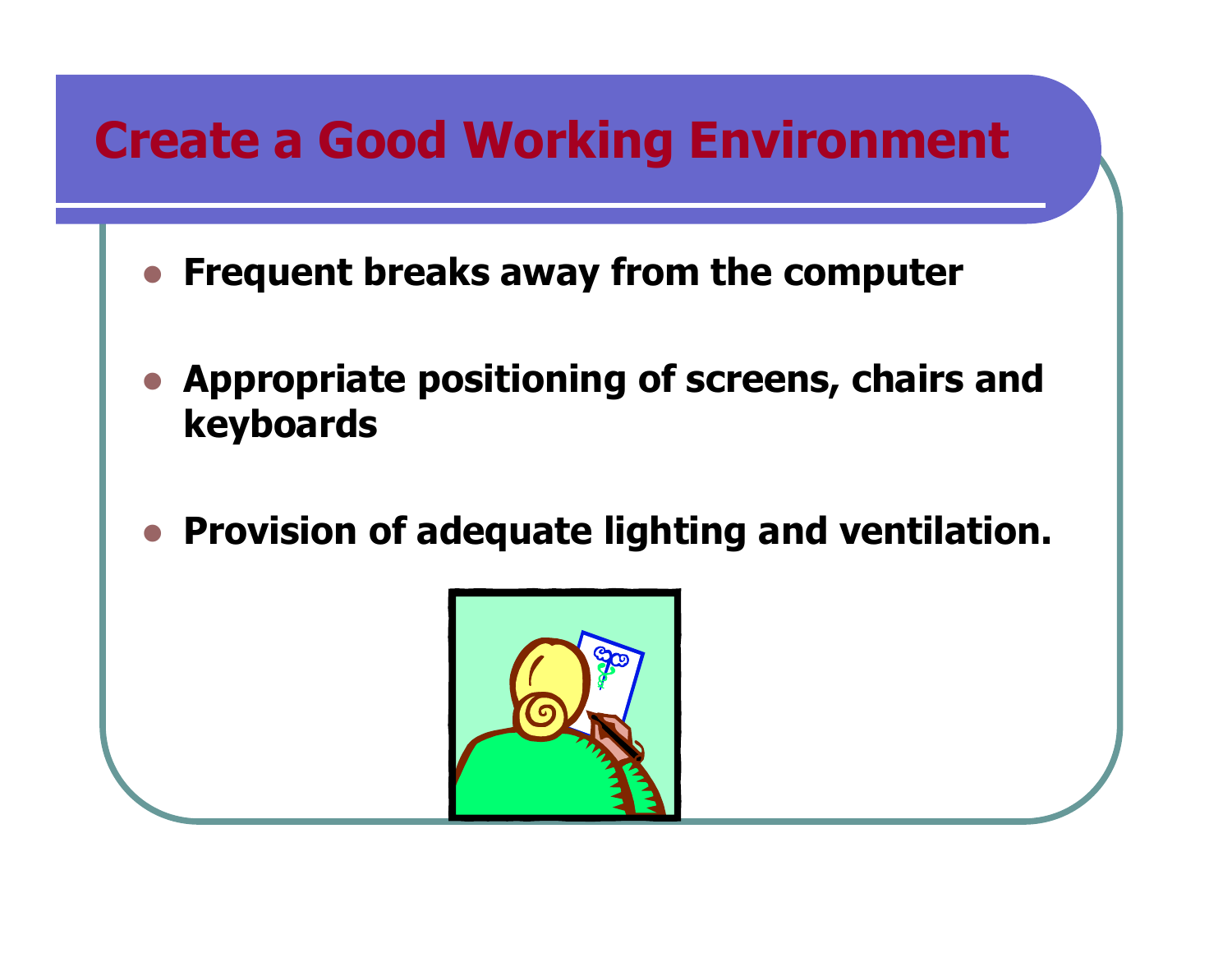### Health & Safety Precautions

- Make sure that cables are safely secured
- $\bullet$ Make sure that power points are not overloaded
- $\bullet$  Also be aware of:
	- $\bullet$ Repetitive Strain Injury (RSI)
	- $\bullet$ Glare from screens
	- $\bullet$ Bad posture

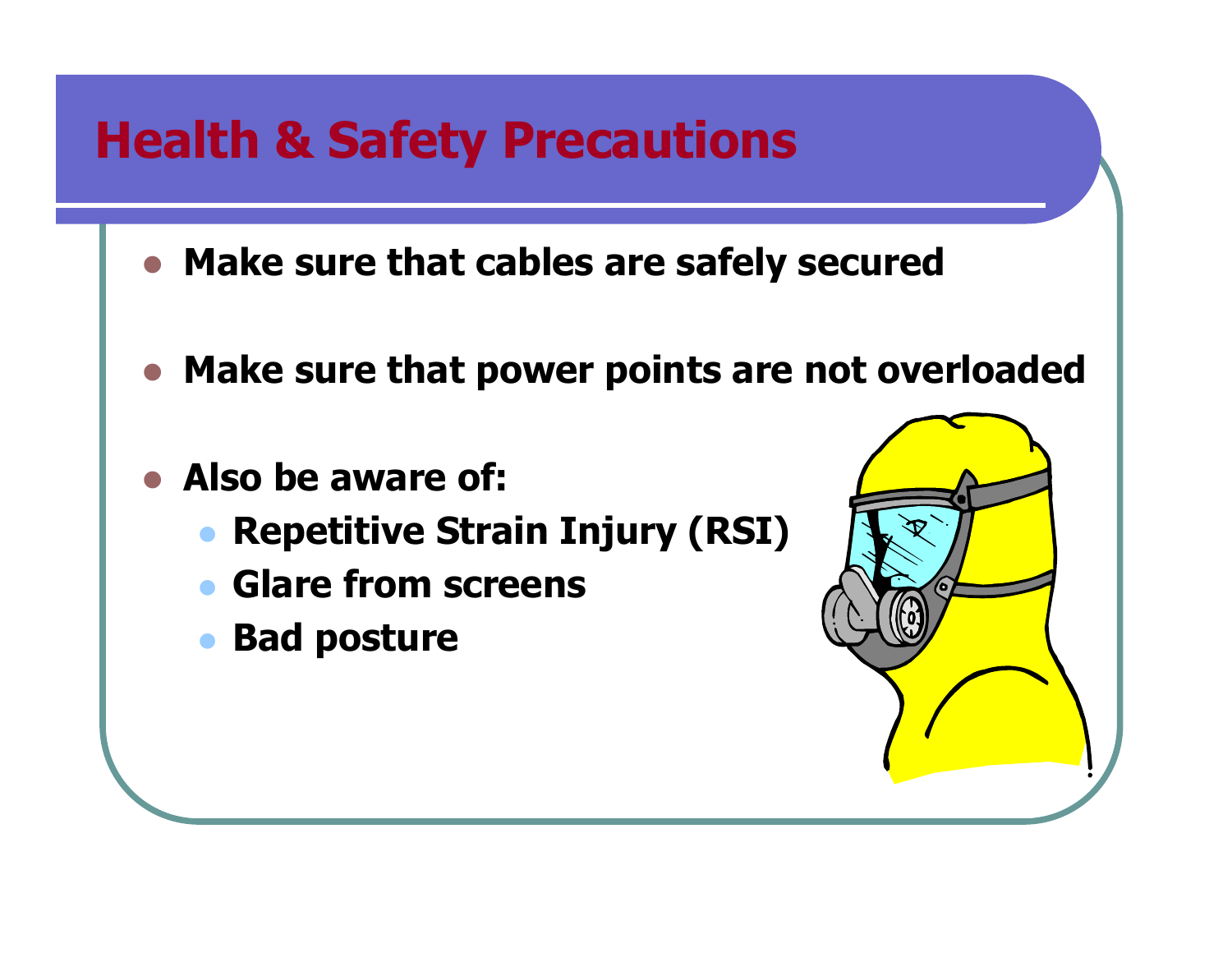### Value of Backup

- The most important thing that you store on your computer is information.
- Often the contents of a hard disk can represent years of work.
- If the hard disk stops working one day you could lose all those years of work.
- For this reason it is VITAL that you take regular backups of the information that is stored on the computer.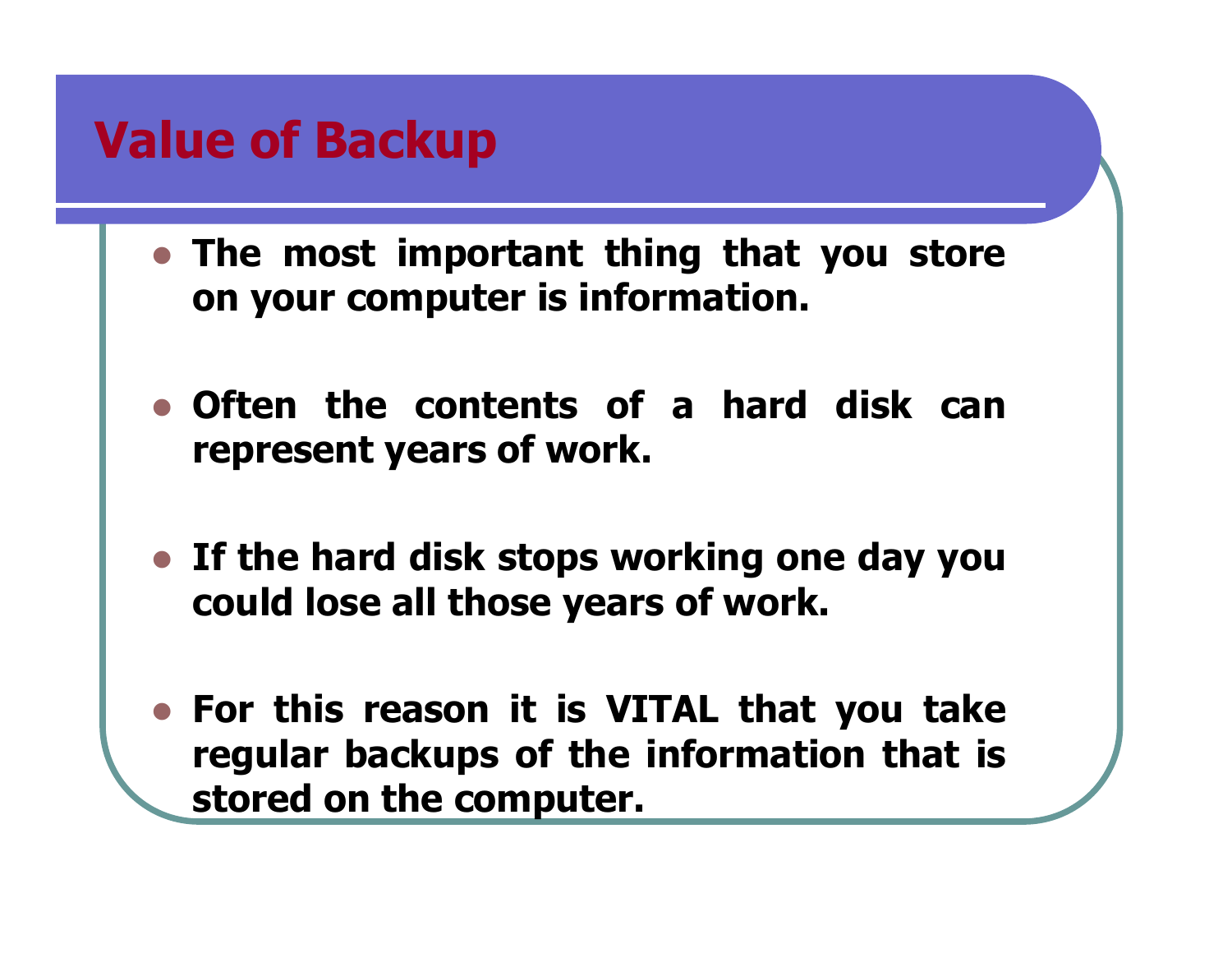# Value of Backup

- $\bullet$  Organize your computer for more efficient backups
- $\bullet$ Complete vs. incremental backups
- $\bullet$ Use 'off-site' storage

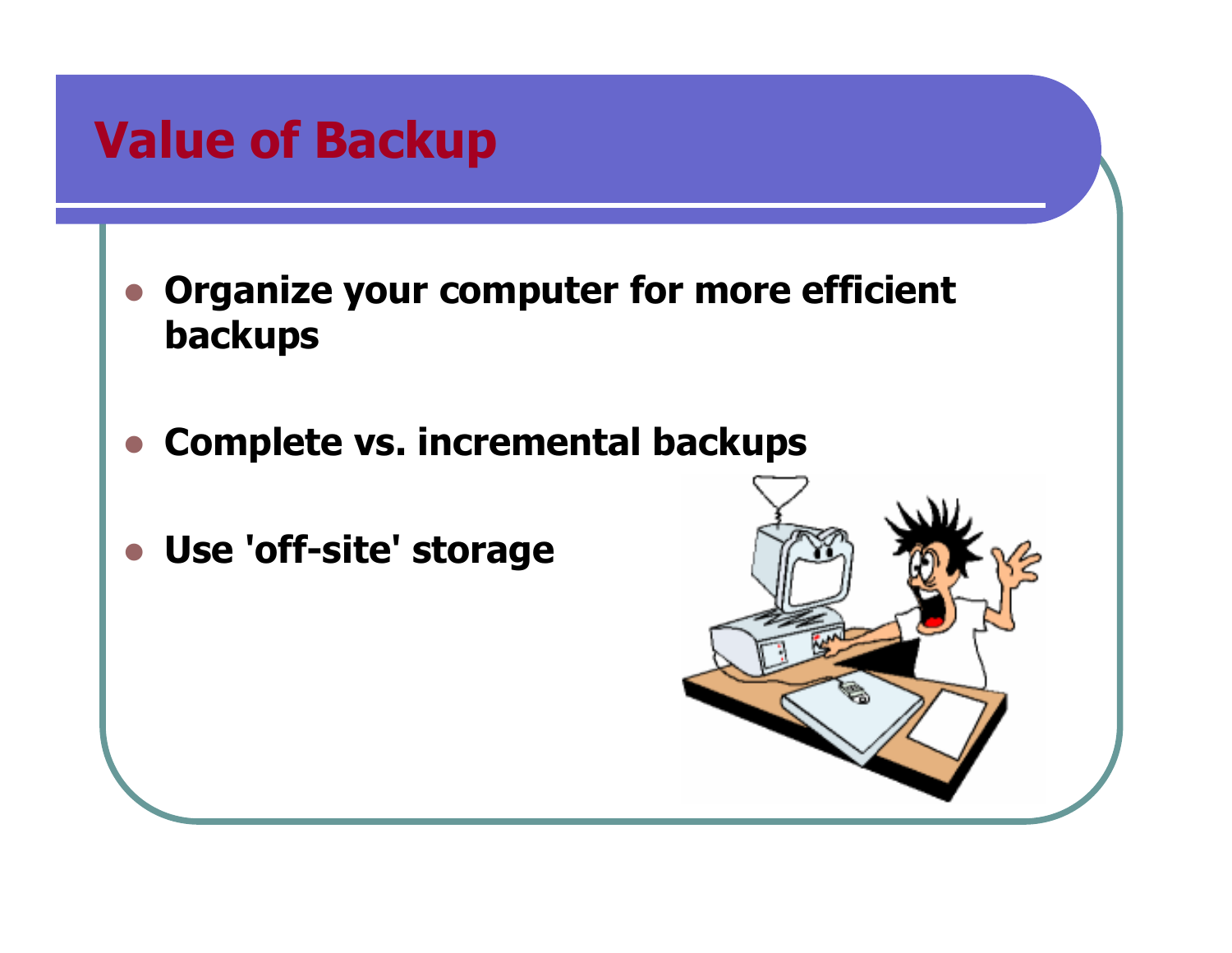# Value of Backup

Use passwords

- Understand the Importance of shutting down your computer properly
- Use a UPS (Un-interruptible Power Supply)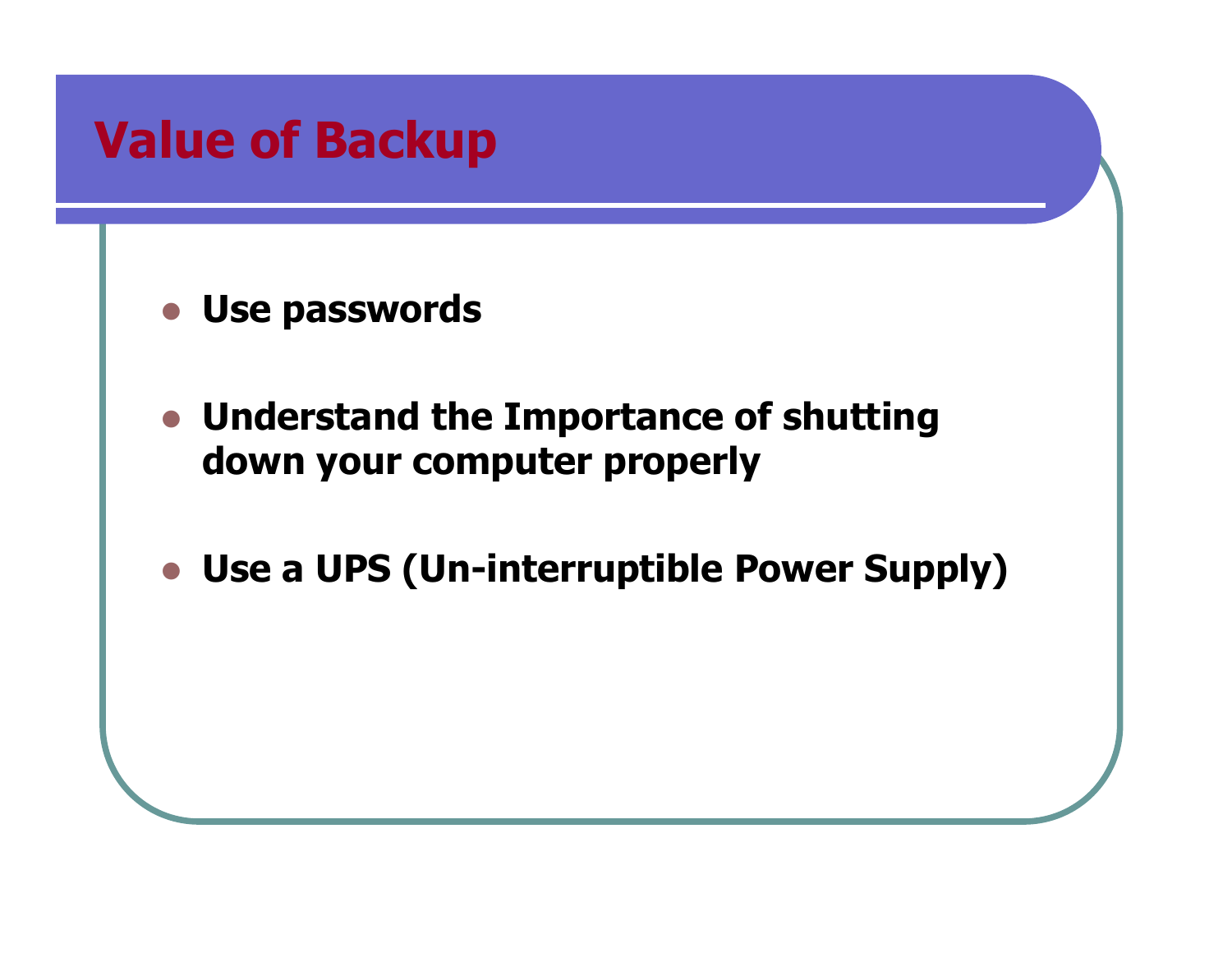# Likes & Dislikes of Computer

#### $\bullet$ Things computer like:

- $\bullet$ Good ventilation
- $\bullet$ Clean environment
- Stable, vibration free surface

#### $\bullet$ Things computer don't like:

- $\bullet$ **Dust**
- $\bullet$ Drinking and eating over the keyboard
- $\bullet$ Heat, Cold or Moisture
- Don't place objects on top of monitors.
- $\bullet$ Don't place floppy disks near monitors.

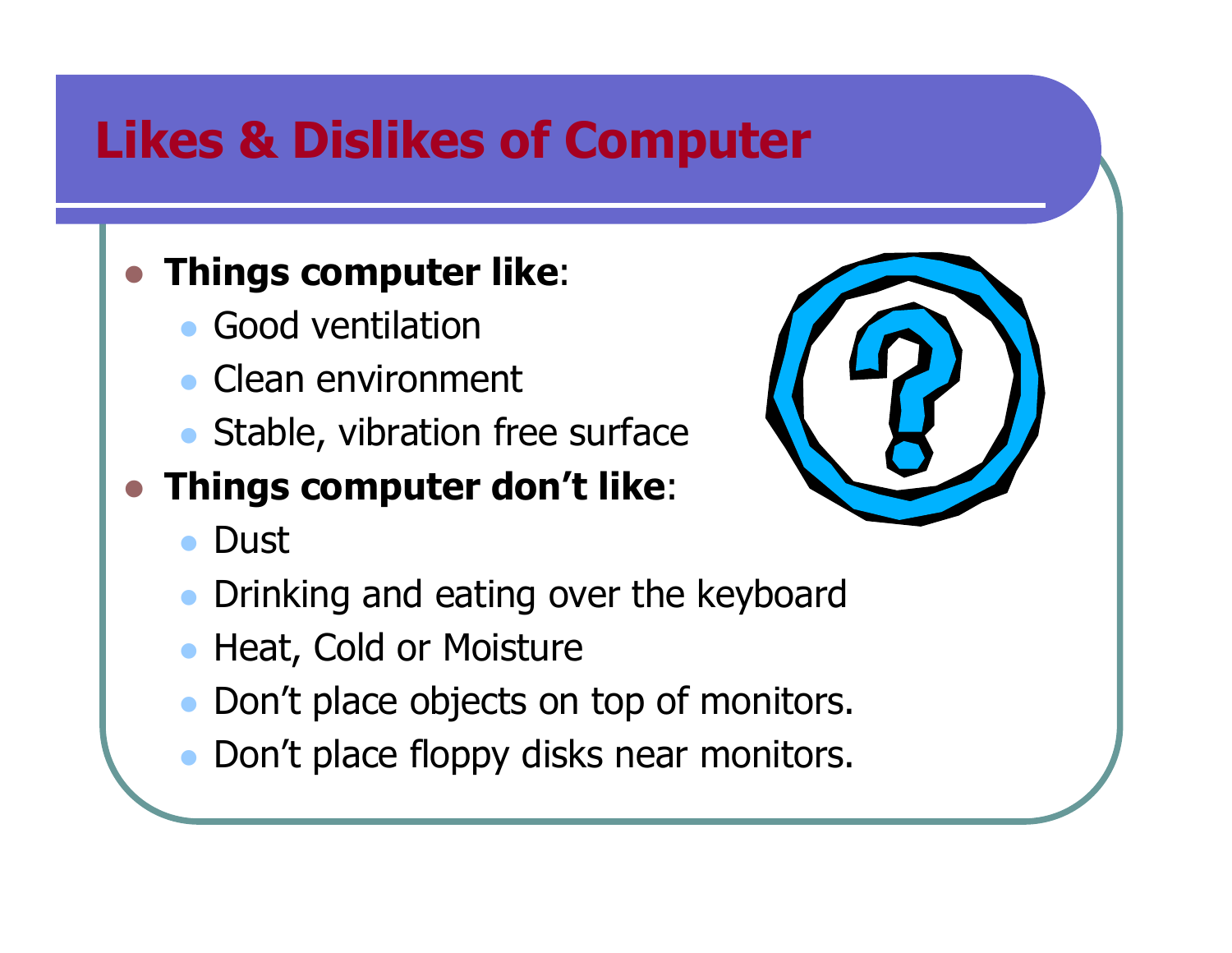## Computer Virus

# What are computer viruses?

- Viruses are small programs that hide themselves on your disks (both diskettes and your hard disk).
- Unless you use virus detection software the first time that you know that you have a virus is when it activates.



• Different viruses are activated in different ways.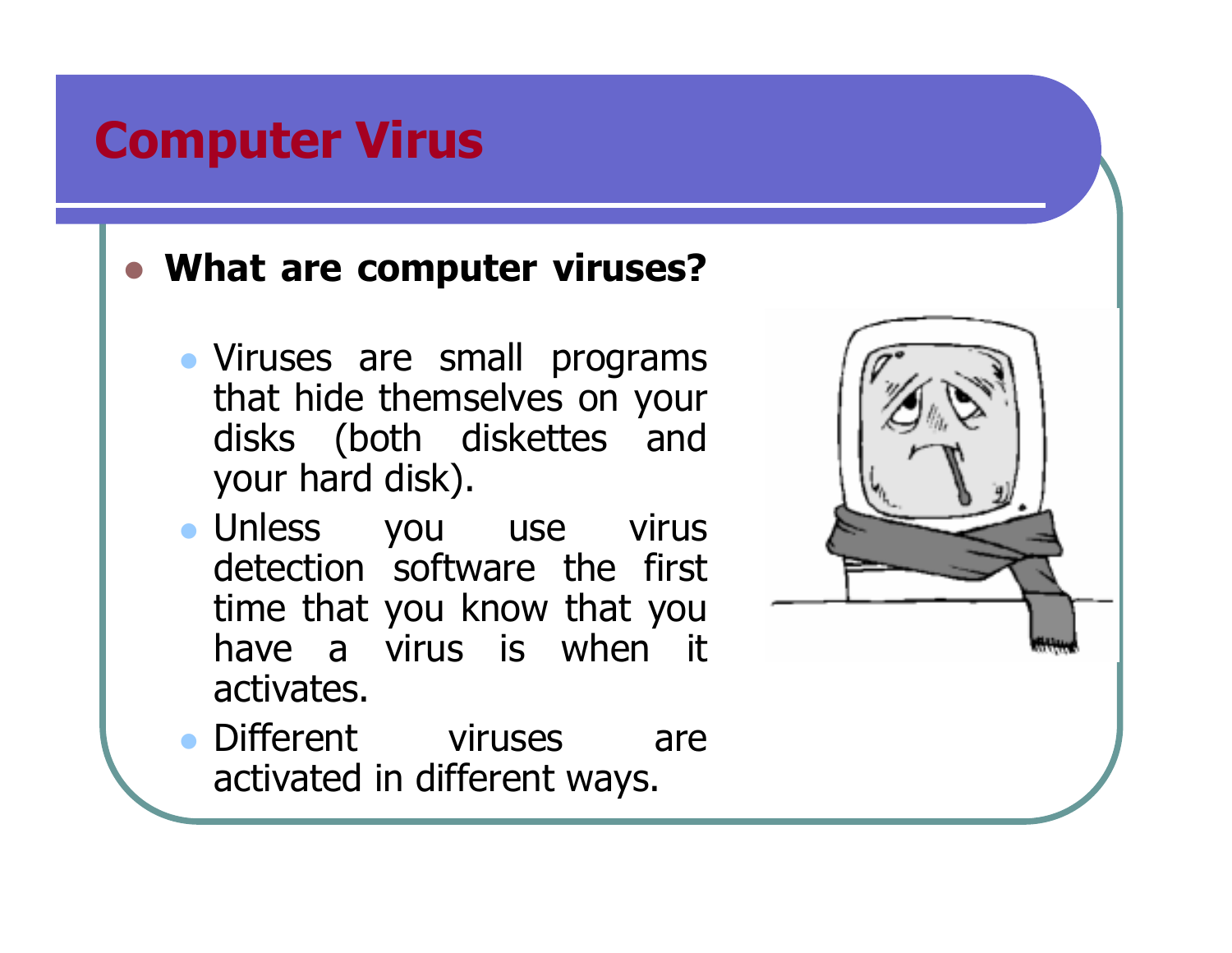### Computer Virus

# • How do viruses infect PCs?

- Viruses hide on a disk and when you access the disk (either a diskette or another hard disk over a network) the virus program will start and infect your computer.
- The worst thing about a computer virus is that they can spread from one computer to another, either via use of infected floppy disk, or over a computer network, including the Internet.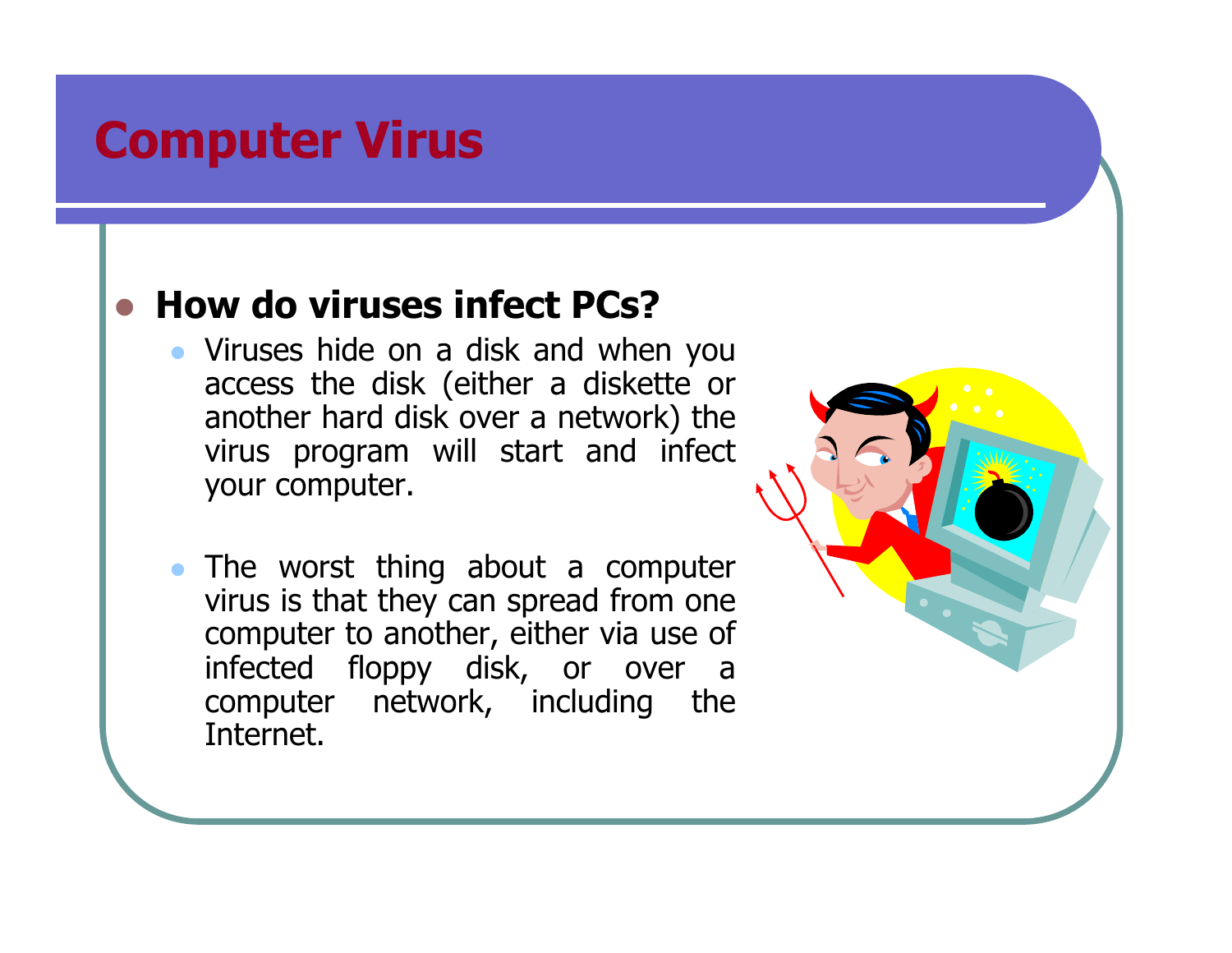### Computer Virus

# **• How to prevent virus damage**

- $\bullet$  There are a number of third party antivirus products available.
- $\bullet$  Most of these are better than the rather rudimentary products available within DOS and Windows, but of course you do have to pay for them!
- The main thing about your virus checker is that it should be kept up to date.
- $\bullet$  Many companies supply updated disks on a regular basis or allow you to receive updates through an electronic, on-line bulletin board.

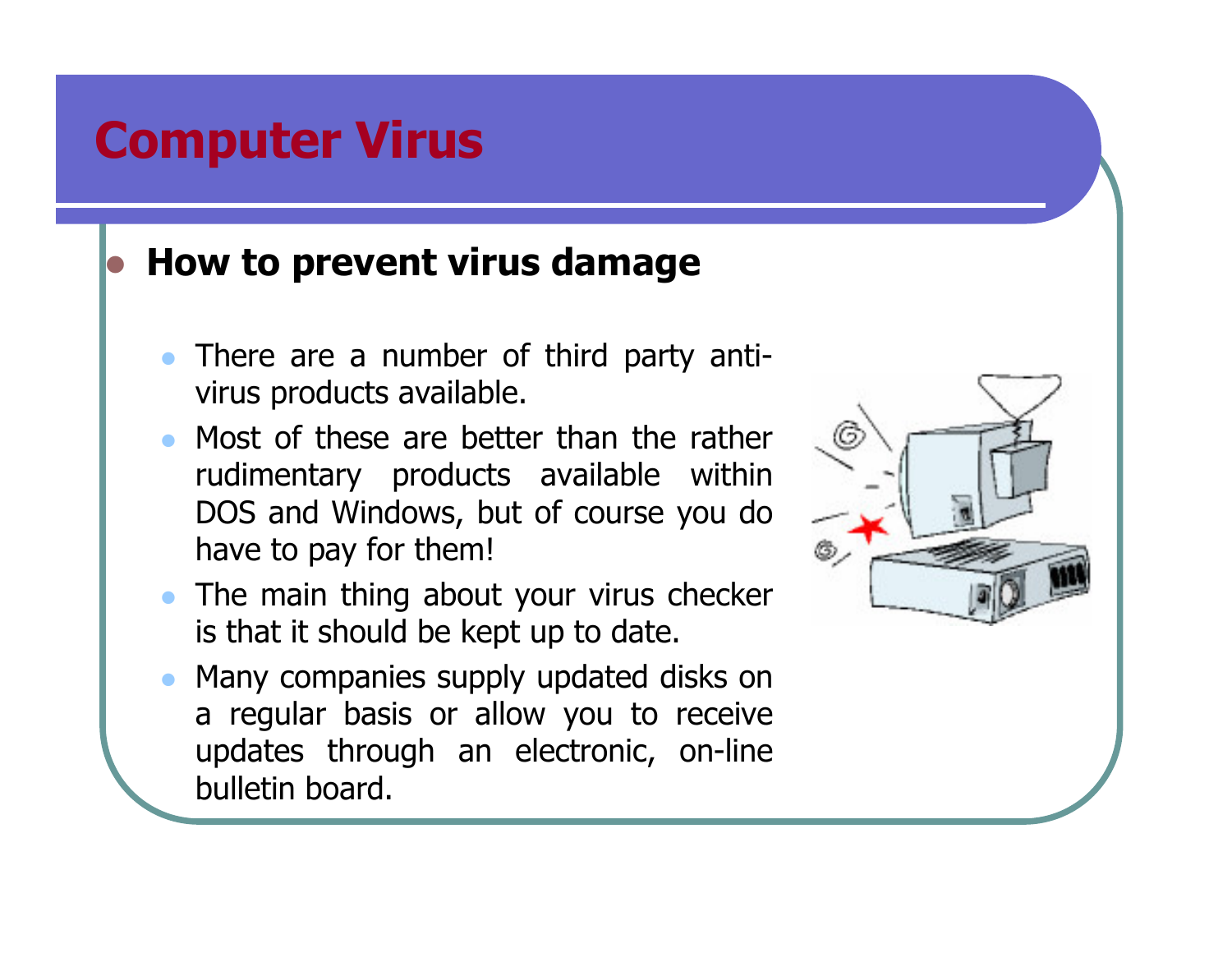# Software Copyright

- Be aware on software copyright issues
- $\bigcirc$ Freeware
- **•** Shareware
- What about software that you find on the Internet?
- Software site licenses

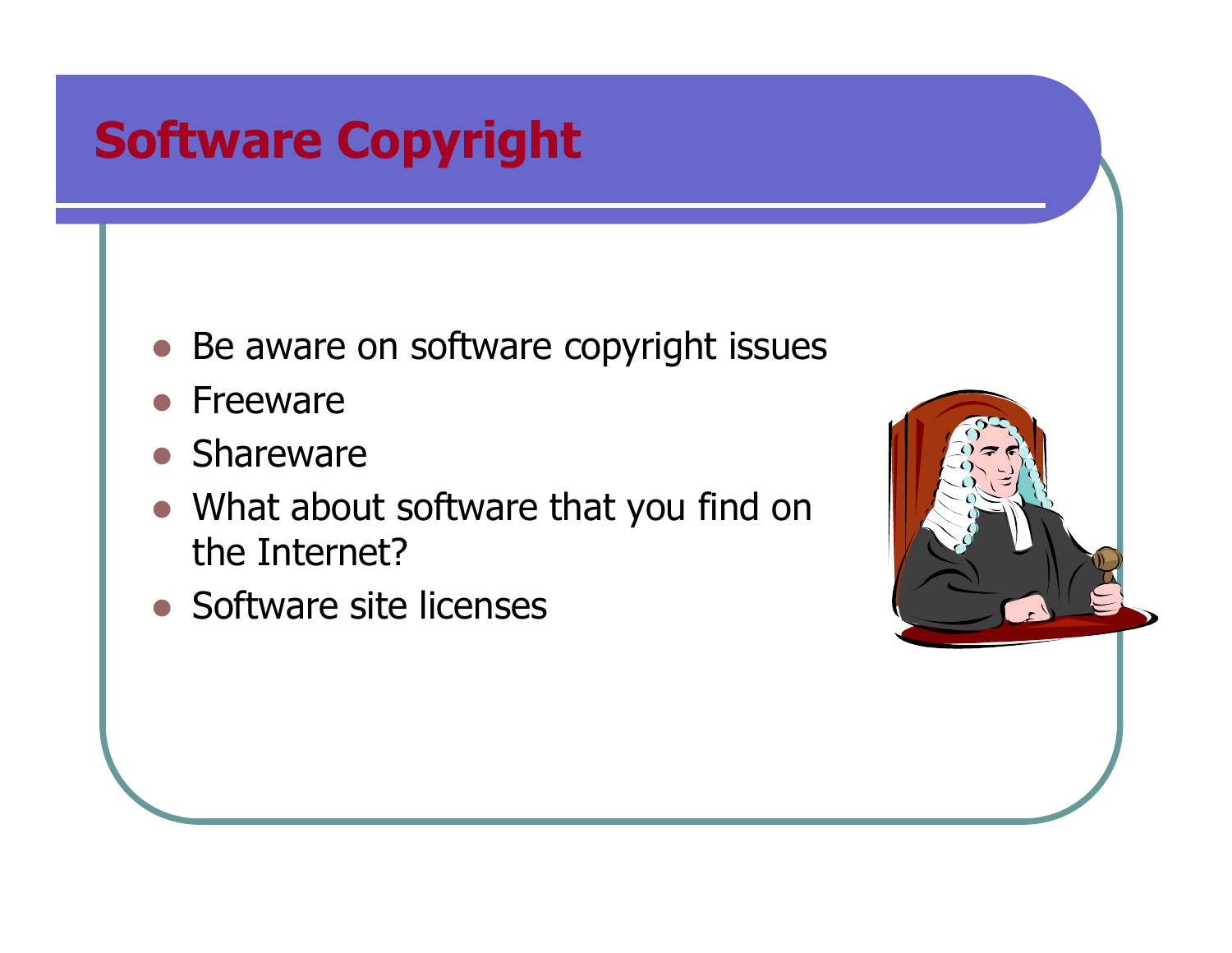# Software Copyright

- **If** your computer system holds information about individuals then you have a moral and legal duty to treat that information with respect.
- In a free society you have a right to ensure that information held about you is not abused.



• In many countries this right is enshrined under data protection laws